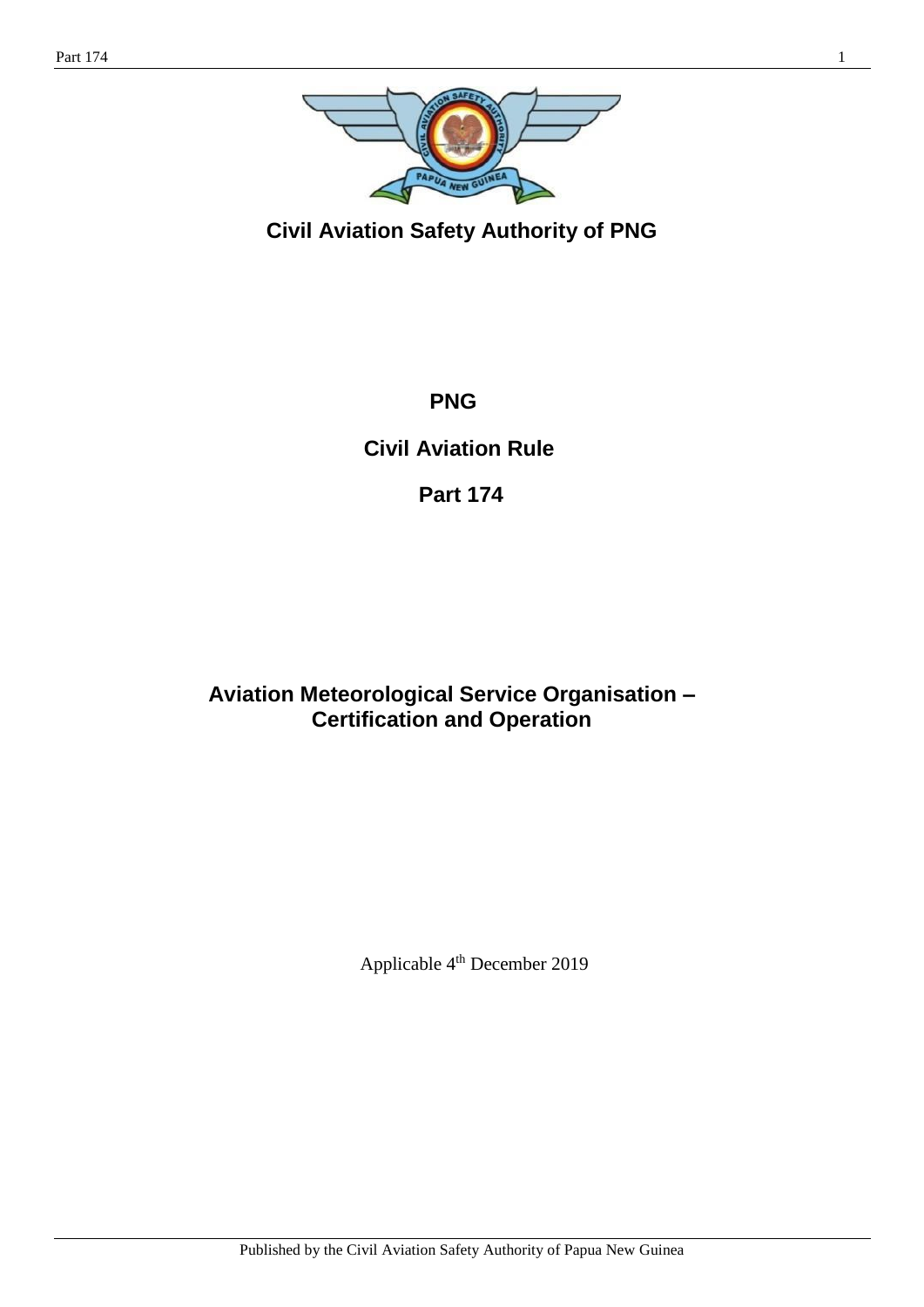## **DESCRIPTION**

Part 174 prescribes the regulatory requirements for persons or organisations providing meteorological services in support of the PNG civil aviation air navigation system. The rule also provides for the organisations to provide support to enable PNG's obligations under the ICAO Regional Air Navigation Plans to be discharged.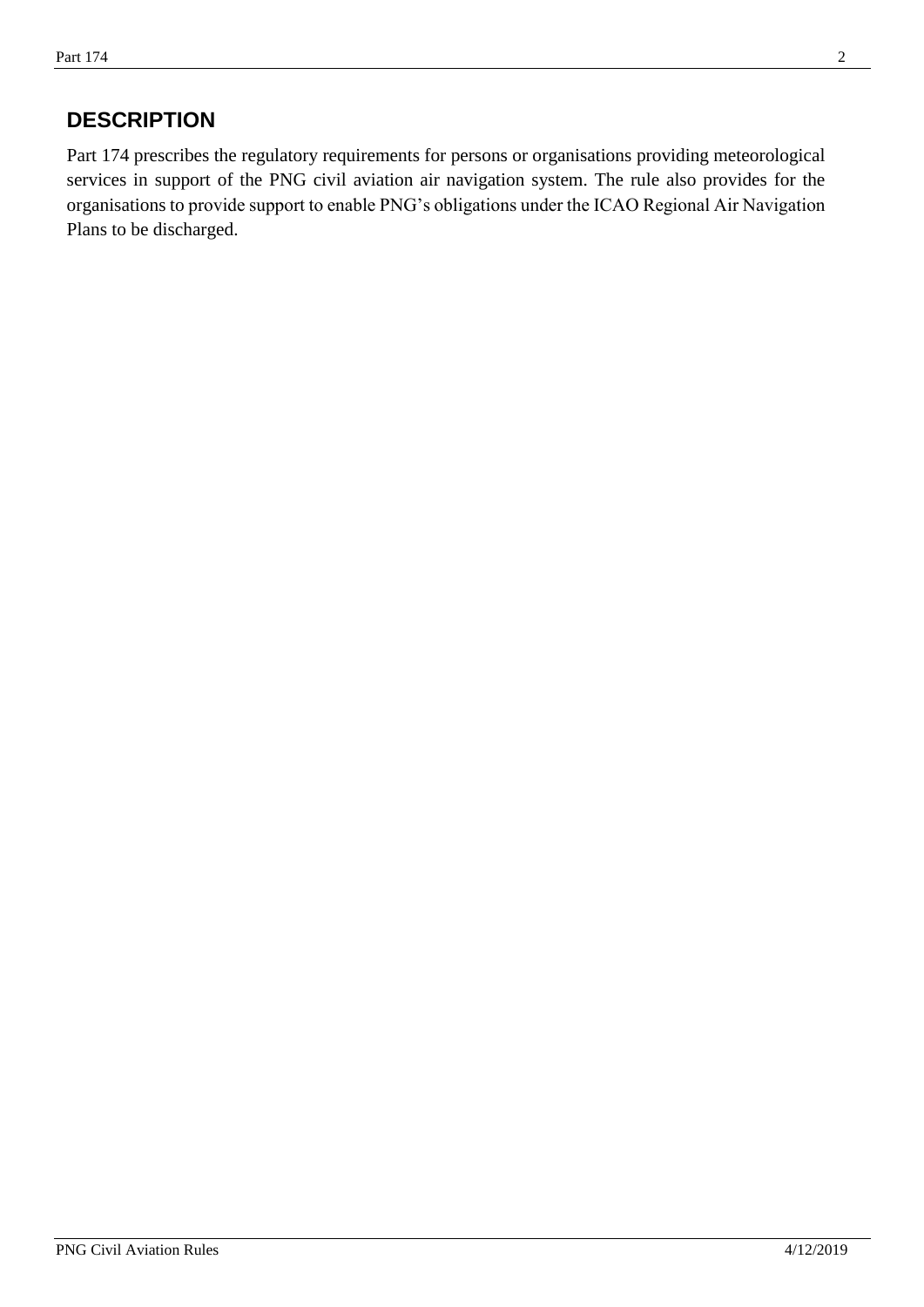# **BULLETIN**

This part first came into force on 1 January 2004 and now incorporates the following amendments:

| Amendment   | <b>Effective Date</b> |
|-------------|-----------------------|
| Amendment 1 | 1 May 2016            |
| Amendment 2 | 13 November 2018      |
| Amendment 3 | 4 December 2019       |

#### *Summary of amendments:*

#### **Amendment 3:**

(Docket19/07/CAR174/46)

| Schedule of Rules - subpart title lettering amended;                                                        |
|-------------------------------------------------------------------------------------------------------------|
| Rule $174.3$ – new definitions added;                                                                       |
| Part 174.3(b) - new paragraph inserted;                                                                     |
| Rule 174.7 – rule reference corrections;                                                                    |
| Rule 174.55 – paragraph lettering corrections;                                                              |
| Rule 174.87 – rule reference corrections;                                                                   |
| Appendix $A$ – paragraph lettering corrections;<br>Appendix $A.1.2(a)$ - paragraph lettering<br>amendments; |
| Appendix A.1.3 and A.1.6, - amended A.1.2 (a)<br>for clarity;                                               |
| Appendix A.2.2 - paragraph reference correction;                                                            |
| Appendix $A.4$ – wording correction;                                                                        |
| Rule $174.83(c)$ – new paragraph added;                                                                     |
| Rule Part $174.209(b)$ – new paragraph inserted.                                                            |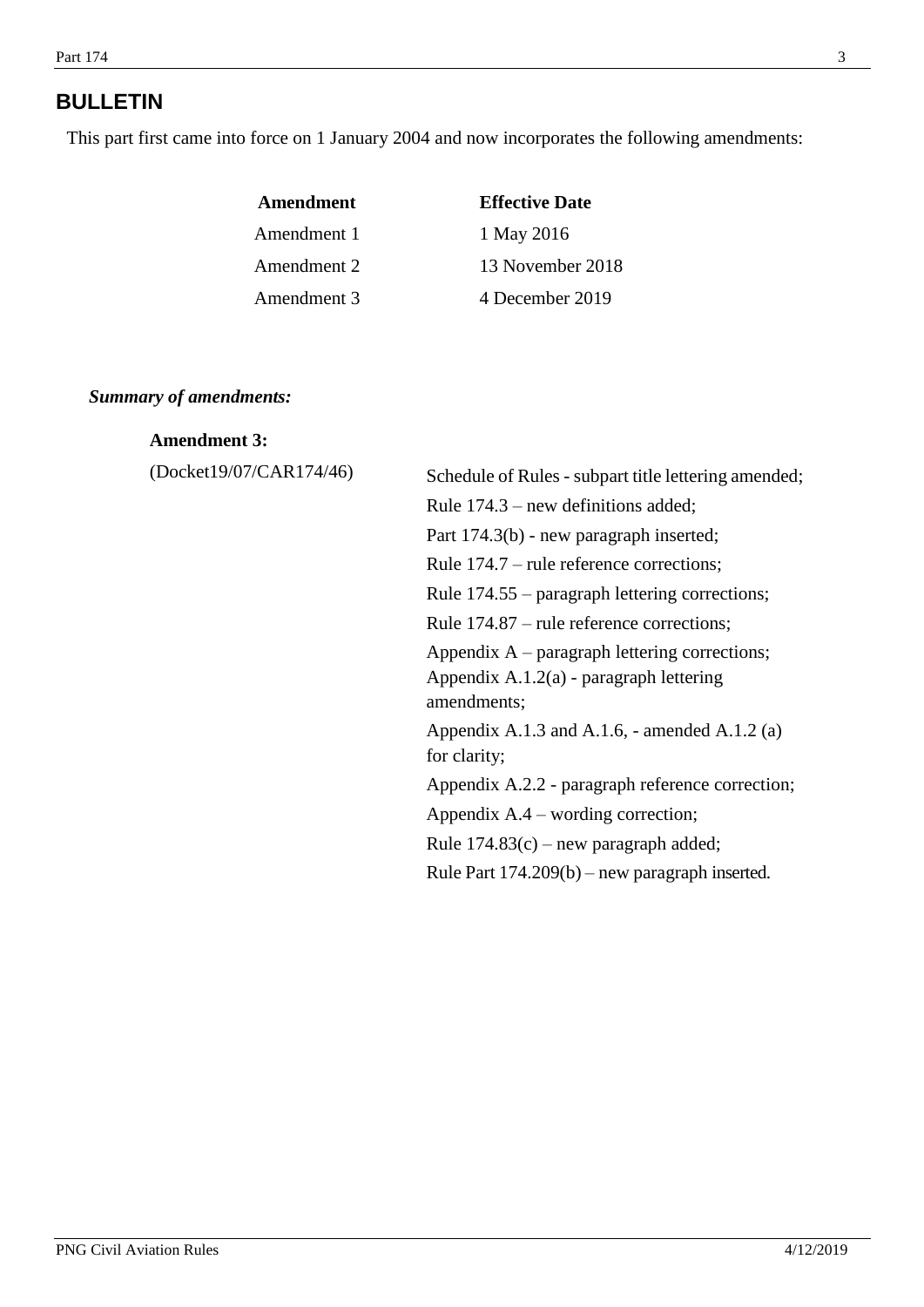# **Schedule of Rules**

| 174.3   |                                                                                 |  |
|---------|---------------------------------------------------------------------------------|--|
| 174.5   |                                                                                 |  |
| 174.6   |                                                                                 |  |
| 174.7   |                                                                                 |  |
| 174.9   |                                                                                 |  |
| 174.11  |                                                                                 |  |
| 174.13  |                                                                                 |  |
| 174.15  |                                                                                 |  |
| 174.17  |                                                                                 |  |
|         |                                                                                 |  |
| 174.51  |                                                                                 |  |
| 174.52  | Personnel Qualification and Competency, Education and Training Requirements  10 |  |
| 174.53  |                                                                                 |  |
| 174.55  |                                                                                 |  |
| 174.57  |                                                                                 |  |
| 174.59  |                                                                                 |  |
| 174.61  |                                                                                 |  |
| 174.63  |                                                                                 |  |
| 174.65  |                                                                                 |  |
| 174.67  |                                                                                 |  |
| 174.69  |                                                                                 |  |
| 174.71  |                                                                                 |  |
| 174.73  |                                                                                 |  |
| 174.75  |                                                                                 |  |
| 174.77  |                                                                                 |  |
| 174.79  |                                                                                 |  |
| 174.81  |                                                                                 |  |
| 174.83  |                                                                                 |  |
| 174.85  |                                                                                 |  |
| 174.87  |                                                                                 |  |
|         |                                                                                 |  |
|         |                                                                                 |  |
|         |                                                                                 |  |
| 174.103 |                                                                                 |  |
| 174.104 |                                                                                 |  |
| 174.105 |                                                                                 |  |
| 174.107 |                                                                                 |  |
|         |                                                                                 |  |
| 174.201 |                                                                                 |  |
| 174.203 |                                                                                 |  |
| 174.205 |                                                                                 |  |
| 174.207 |                                                                                 |  |
| 174.209 |                                                                                 |  |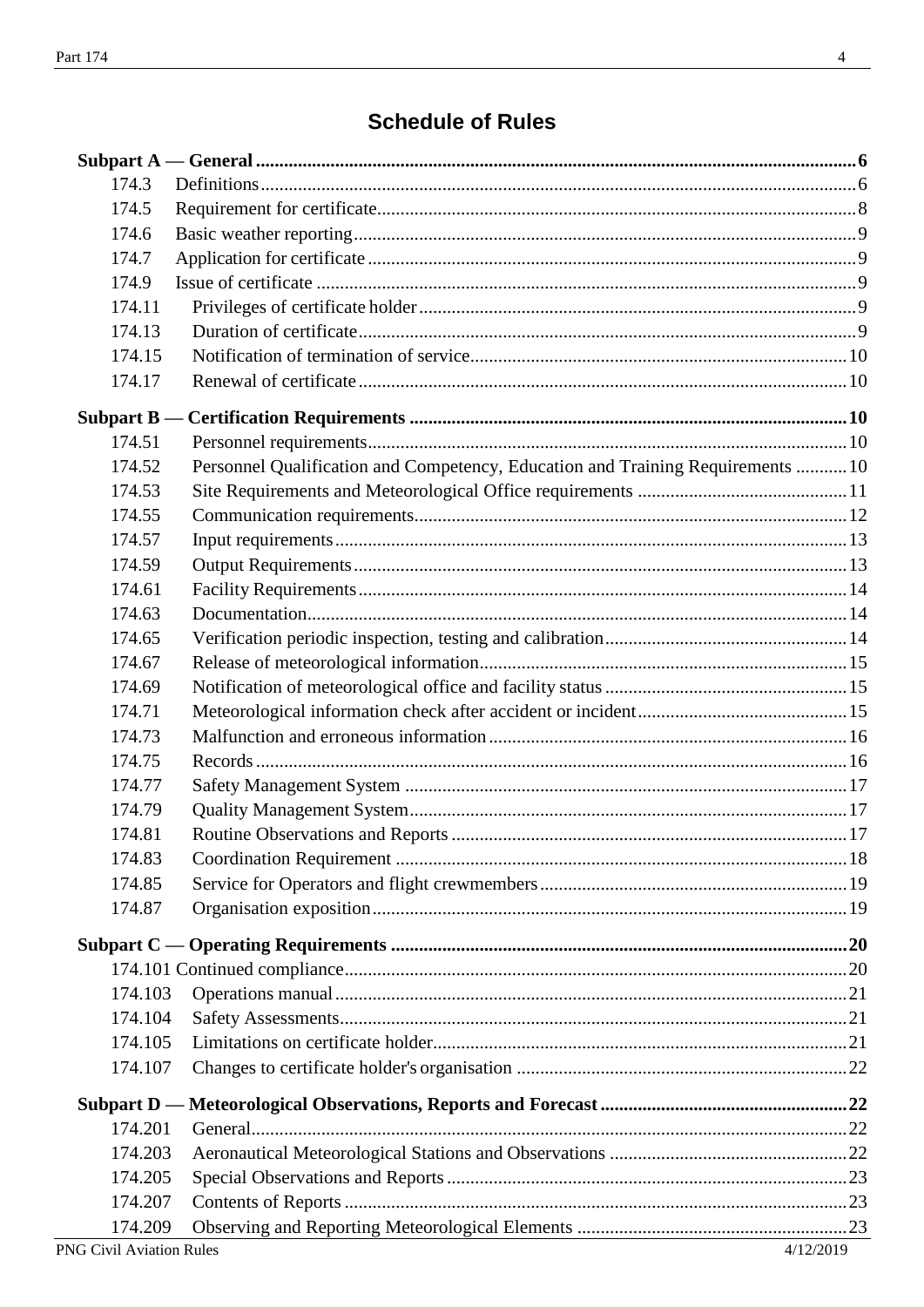| Part 174 |                                                                                     | 5 |
|----------|-------------------------------------------------------------------------------------|---|
| 174.211  |                                                                                     |   |
| 174.213. | Reporting Meteorological Information from Automatic Observing Systems24             |   |
| 174.215  |                                                                                     |   |
| 174.217  |                                                                                     |   |
| 174.219  |                                                                                     |   |
| 174.221  |                                                                                     |   |
| 174.223  |                                                                                     |   |
|          | Subpart E-SIGMET, AIRMET and Space Weather information, aerodrome warnings and wind |   |
|          |                                                                                     |   |
| 174.301  |                                                                                     |   |
| 174.303  |                                                                                     |   |
| 174.305  |                                                                                     |   |
|          |                                                                                     |   |
|          |                                                                                     |   |
|          |                                                                                     |   |
| 174.401  |                                                                                     |   |
| 174.403  |                                                                                     |   |
|          | Appendix A - Meteorological Information to operations and flight crew members28     |   |
| A.1      | Meteorological information in respect of time, altitude and geographical extent 28  |   |
| A.2      |                                                                                     |   |
| A.3      |                                                                                     |   |
| A.4      |                                                                                     |   |
|          |                                                                                     |   |
| B.1      |                                                                                     |   |
| B.2      |                                                                                     |   |
|          |                                                                                     |   |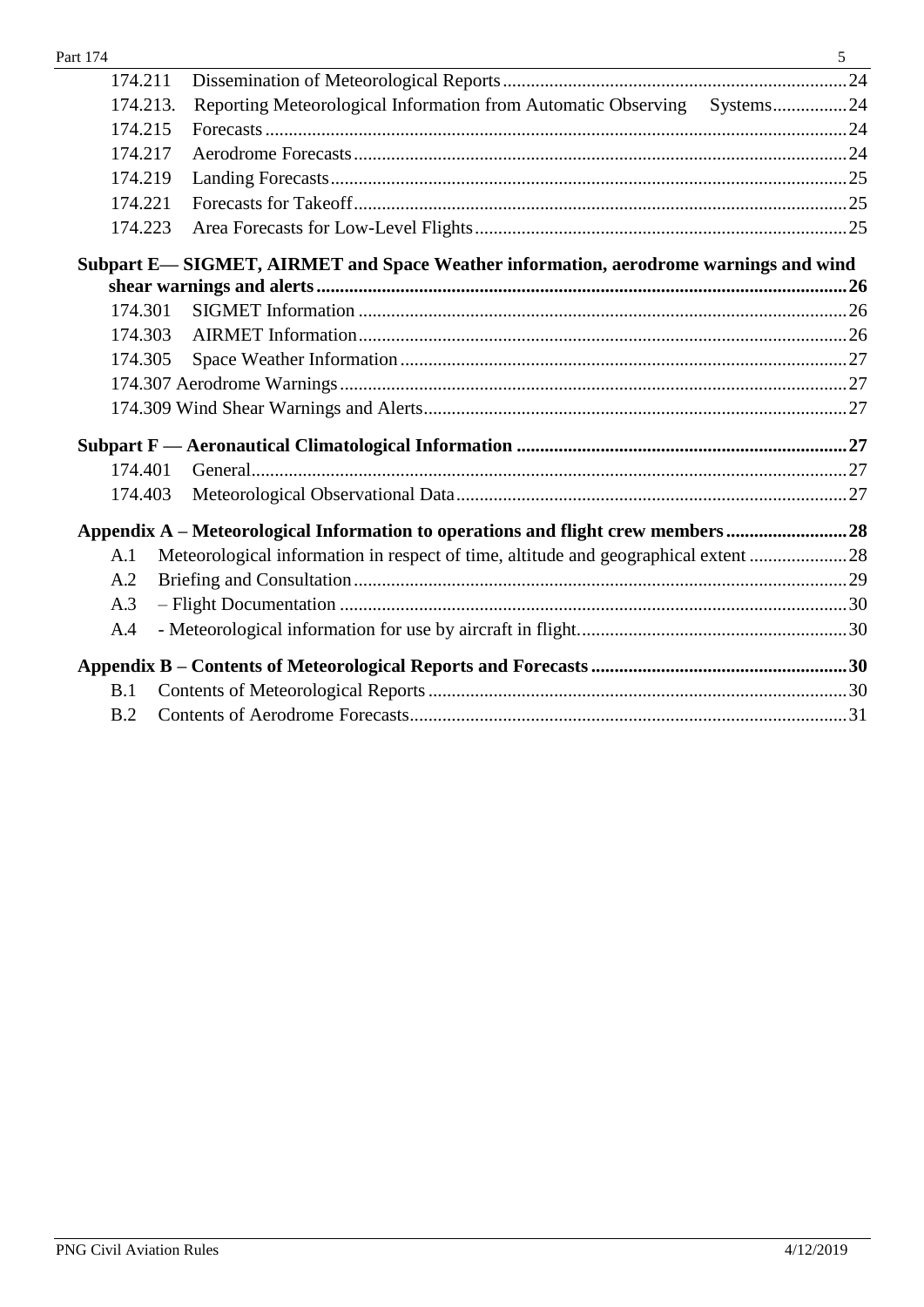## **Subpart A — General**

#### **174.1 Purpose**

This Part prescribes—

- (1) rules governing the certification and operation of organisations providing meteorological services for aviation; and
- (2) requirements governing the provision of basic weather reports for aviation.

#### <span id="page-5-0"></span>**174.3 Definitions**

(a) In this Part:

**Aerodrome climatological summary** means a concise summary of specified meteorological elements at an aerodrome, based on statistical data.

**Aerodrome climatological table** means a table providing statistical data on the observed occurrence of one or more meteorological elements at an aerodrome.

**Aerodrome meteorological office** means an office designated to provide meteorological service for aerodromes serving international air navigation.

**Aeronautical meteorological station** means a station designated to make observations and meteorological reports for use in international air navigation.

**Aircraft observation** means the evaluation of one or more meteorological elements made from an aircraft in flight.

**AIRMET information** means information issued by a meteorological watch office concerning the occurrence or expected occurrence of specified en-route weather phenomena which may affect the safety of low-level aircraft operations and which was not already included in the forecast issued for low-level flights in the flight information region concerned or sub-area thereof.

**Air-report** means a report from an aircraft in flight prepared in conformity with requirements for position, and operational and/or meteorological reporting.

**Basic weather report** means a verbal comment describing any of the following current weather conditions observed at a particular place or airspace:

- (1) measure of actual wind direction andspeed:
- (2) atmospheric pressure:
- (3) air temperature:
- (4) weather conditions and cloud cover:

**Briefing** means oral commentary on existing and/or expected meteorological conditions.

**Certificate holder** means the holder of a meteorological service certificate issued under this Part:

**Cloud of operational significance** means a **c**loud with the height of cloud base below 1 500 m (5000 ft) or below the highest minimum sector altitude, whichever is greater, or a cumulonimbus cloud or a towering cumulus cloud at any height.

**Consultation** means discussion with a meteorologist or another qualified person of existing and/or expected meteorological conditions relating to flight operations; a discussion includes answers to questions.

**Erroneous meteorological information** means any meteorological information that is or has the potential to be significantly outside the allowable accuracy or tolerance for that information: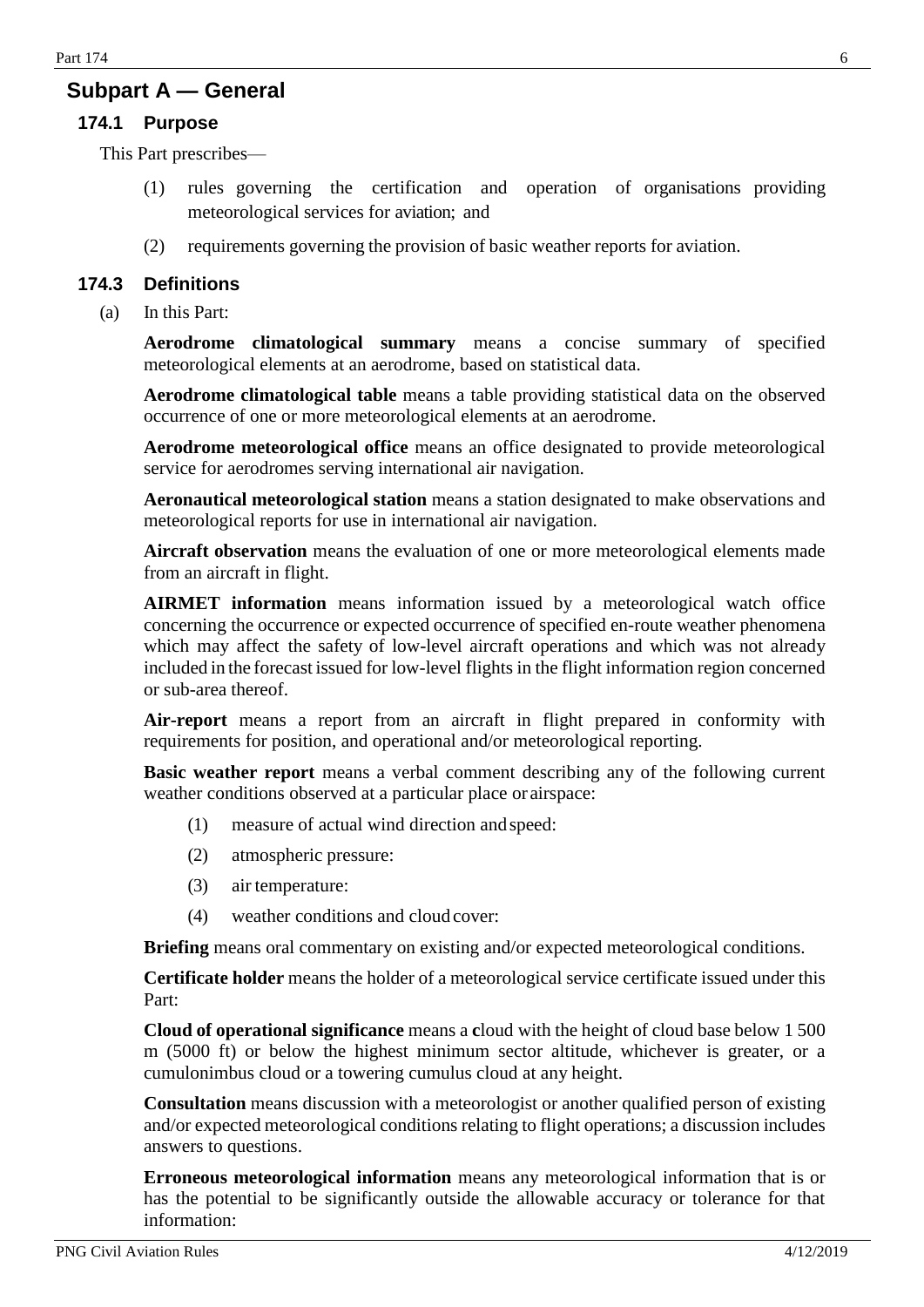**Facility** means any system or equipment, which provides an automatic function that supports a meteorological office or provides meteorological information, and includes any system or equipment for the following:

- (1) electronic data analysis and forecast production:
- $(2)$  remote weather sensing:
- (3) electronic or automatic meteorological information delivery.

**Flight documentation** mean written or printed documents, including charts or forms, containing meteorological information for a flight.

**Forecast** means a statement of expected meteorological conditions for a specified time or period, and for a specified area or portion of airspace.

**ICAO meteorological information exchange model (IWXXM)** means a data model for representing aeronautical meteorological information.

**Meteorological Authority** means the Civil Aviation Safety Authority arranging for the provision of meteorological service for national and international air navigation on behalf of a PapuaNew Guinea.

**Meteorological bulletin** means a text comprising meteorological information preceded by an appropriate heading.

**Meteorological satellite** means an artificial Earth satellite making meteorological observations and transmitting these observations to Earth.

**Meteorological office** means an office designated to provide meteorological. service for international air navigation or an office

**Meteorological watch office (MWO)** means an office designated to provide information concerning the occurrence or expected occurrence of specified en-route weather and other phenomena in the atmosphere that may affect the safety of aircraft operations within its specified area of responsibility.

**Observation (meteorological)** means the evaluation of one or more meteorological elements.

**Prevailing visibility** means the greatest visibility value, observed in accordance with the definition

of "visibility", which is reached within at least half the horizon circle or within at least half of the surface of the aerodrome. These areas could comprise contiguous or non-contiguous sectors.

**Prognostic chart** means a forecast of a specified meteorological element(s) for a specified time or period and a specified surface or portion of airspace, depicted graphically on a chart.

**Promulgated** information incident means an incident that involves significantly incorrect, inadequate, or misleading information promulgated in any information publication, map, or chart.

**Regional air navigation agreement** means *a*greement approved by the Council of ICAO normally on the advice of a regional air navigation meeting.

**Space weather center (SWXC)** means a center designated to monitor and provide advisory information on space weather phenomena expected to affect high-frequency radio communications, communications via satellite, GNSS-based navigation and surveillance systems and/or pose a radiation risk to aircraft occupants.

**Standard isobaric surface** means an isobaric surface used on a worldwide basis for representing and analysing the conditions in the atmosphere.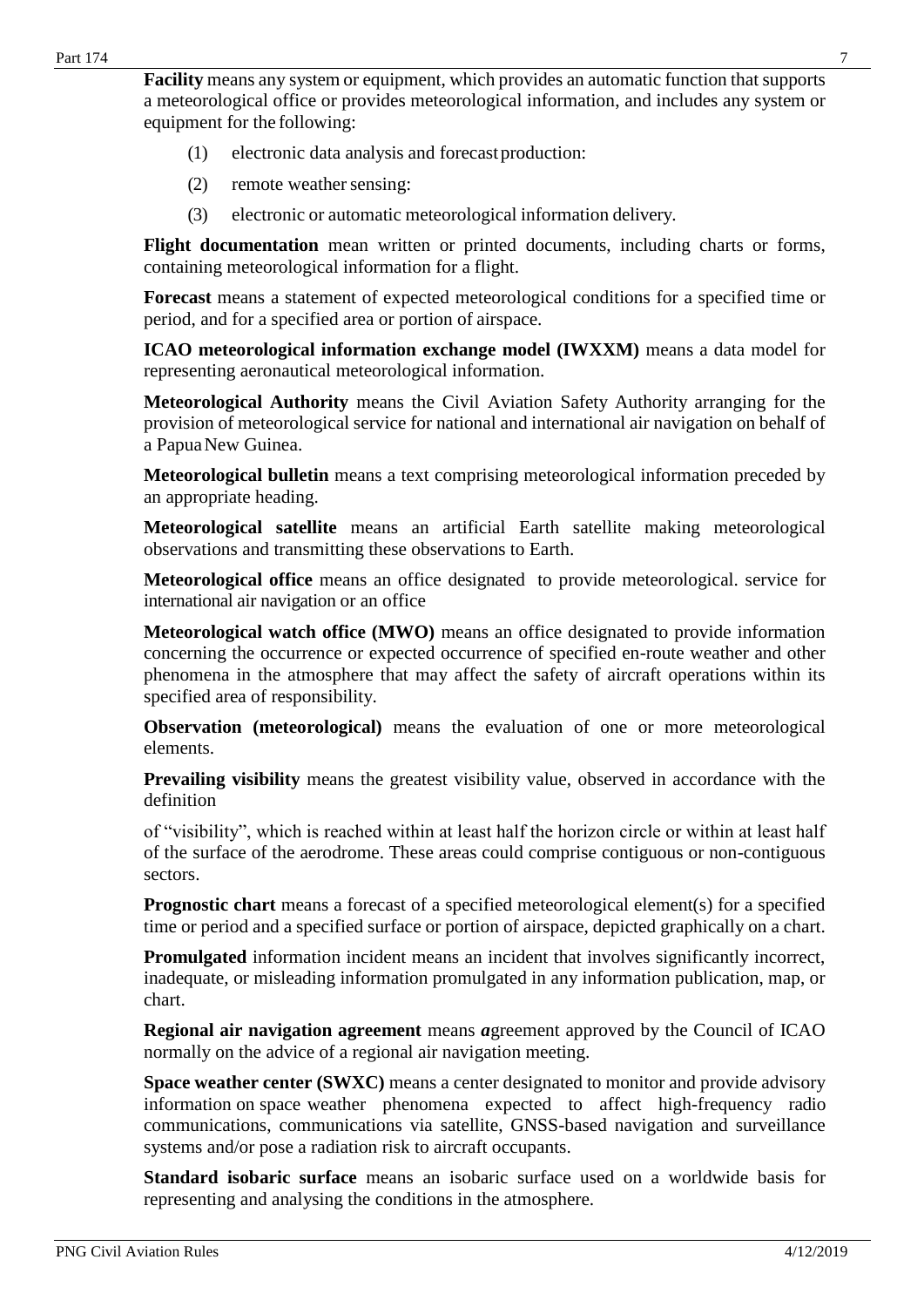**State volcano observatory** means a volcano observatory, designated by regional air navigation agreement, to monitor active or potentially active volcanoes within a State and to provide information on volcanic activity to its associated area control centre/flight information centre, meteorological watch office and volcanic ash advisory centre.

**Tropical cyclone** means generic term for a non-frontal synoptic-scale cyclone originating over tropical or sub-tropical waters with organized convection and definite cyclonic surface wind circulation.

**Tropical cyclone advisory centre (TCAC)** means a meteorological centre designated by regional air navigation agreement to provide advisory information to meteorological watch offices, world area forecast centres and international OPMET databanks regarding the position, forecast direction and speed of movement, central pressure and maximum surface wind of tropical cyclones.

**VOLMET** means meteorological information for aircraft in flight.

*Data link-VOLMET (D-VOLMET)* means the provision of current aerodrome routine meteorological reports (METAR) and aerodrome special meteorological reports (SPECI), aerodrome forecasts (TAF), SIGMET, special air-reports not covered by a SIGMET and, where available, AIRMET via data link.

**Volcanic ash advisory centre (VAAC***)* means a meteorological centre designated by regionalair navigation agreement to provide advisory information to meteorological watch offices, area control centres, flight information centres, world area forecast centres and international OPMET databanks regarding the lateral and vertical extent and forecast movement of volcanic ash in the atmosphere following volcanic eruptions.

**World area forecast centre (WAFC)** means a meteorological centre designated to prepare and issue significant weather forecasts and upper-air forecasts in digital form on a global basis direct to States using the aeronautical fixed service Internet based services.

(b) For the purpose of this Part, the following terms are used with a limited or specific meaning as indicated below:

- (1) to avoid confusion in respect of the term "service" between the meteorological service considered as an administrative entity and the service which is provided, "meteorological authority" is used for the former and "service" for the latter;
- (2) "provide" is used solely in connection with the provision of service;
- (3) "issue" is used solely in connection with cases where the obligation specifically extends to sending out the information to a user;
- (4) "make available" is used solely in connection with cases where the obligation ends with making the information accessible to a user; and
- (5) "supply" is used solely in connection with cases where either (iii) or (iv) applies.

## <span id="page-7-0"></span>**174.5 Requirement for certificate**

(a) Except as provided in 174.6 no person shall provide a meteorological service except under the authority of, and in accordance with the provisions of, a meteorological service certificate issued under this Part.

(b) The Director may grant a certificate authorising the provision of meteorological services varying from a single meteorological service to a range of meteorological services supported by a network of meteorological offices intended for the Papua New Guinea air navigation system.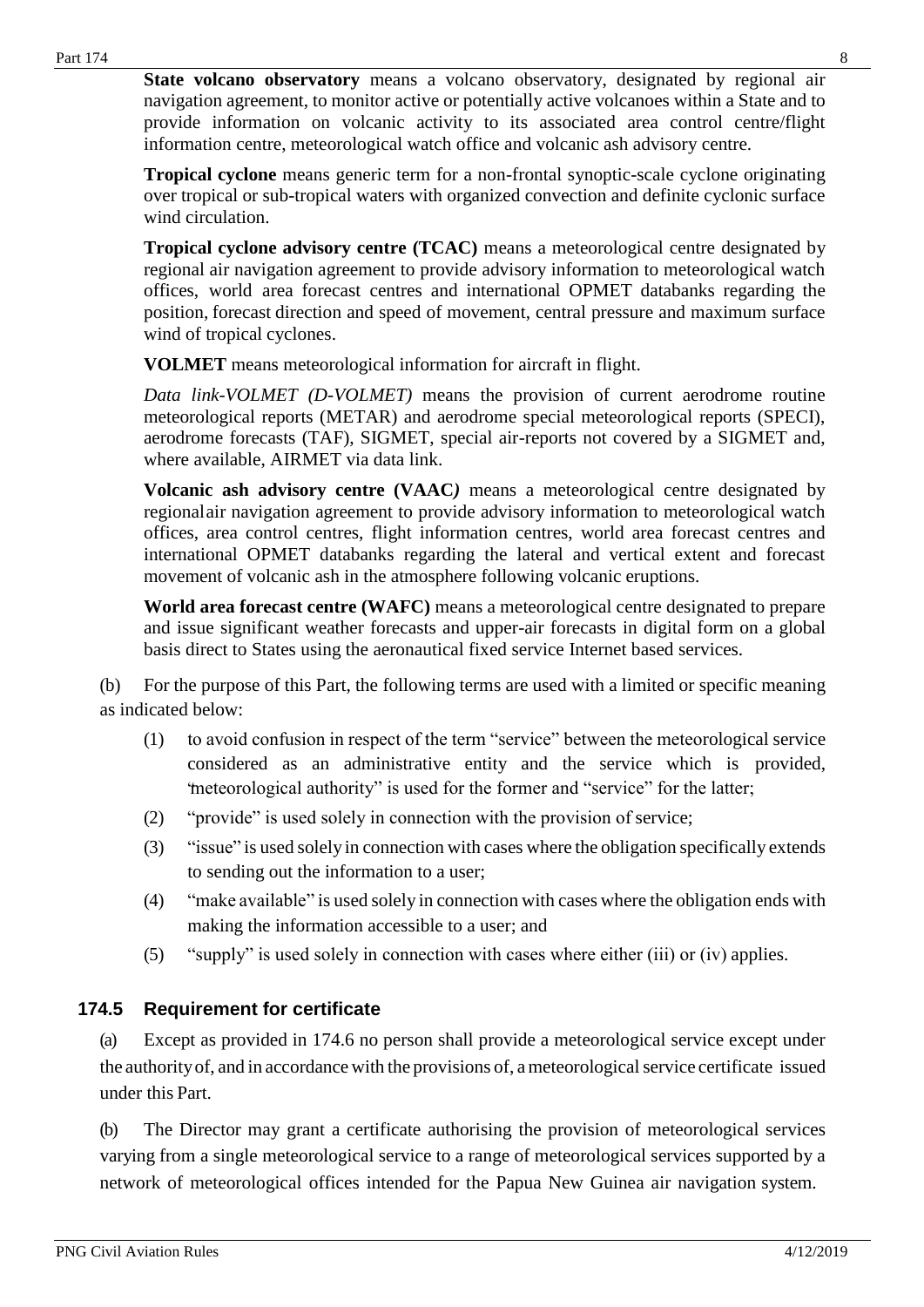#### <span id="page-8-0"></span>**174.6 Basic weather reporting**

(a) Notwithstanding 174.5, a person may provide a basic weather report without being a certificate holder providing thatperson—

- (1) utilises equipment that is suitable for the observations being made; and
- (2) employs a system for checking that equipment; and
- (3) is trained to provide accurate basic weather reports.

(b) The equipment, system of checking and training required under paragraph (a) must be acceptable to the Director.

#### <span id="page-8-1"></span>**174.7 Application for certificate**

An applicant for the grant of a meteorological service certificate shall complete form CA 174/01 and submit it to the Director with—

- (1) the exposition required by 174.897; and
- (2) a payment of the appropriate application fee prescribed by regulations made under the Act.

#### <span id="page-8-2"></span>**174.9 Issue of certificate**

An applicant is entitled to a meteorological service certificate if the Director is satisfied that—

- (1) the applicant meets the requirements of Subpart B; and
- (2) the applicant, and the applicant's senior person or persons required by  $174.51(a)(1)$  and (2) are fit and proper persons; and
- (3) the granting of the certificate is not contrary to the interests of aviation safety.

#### <span id="page-8-3"></span>**174.11 Privileges of certificate holder**

(a) A meteorological service certificate specifies the types of facilities that the certificate holder is authorised to operate.

(b) Subject to 174.105, the holder of a meteorological service certificate may provide the

meteorological services listed on the holder's certificate provided that each meteorological service, and the meteorological information supplied for each meteorological service, and

(c) the location and airspace covered by each meteorological service is listed in the certificate holder's exposition.

#### <span id="page-8-4"></span>**174.13 Duration of certificate**

- (a) A meteorological service certificate may be granted or renewed for a period of up to 5 years.
- (b) A meteorological service certificate remains in force until it expires or is suspended or revoked.

(c) The holder of a meteorological service certificate that expires or is revoked shall forthwith surrender the certificate to the Director.

(d) The holder of a meteorological service certificate that is suspended, shall forthwith produce the certificate to the Director for appropriate endorsement.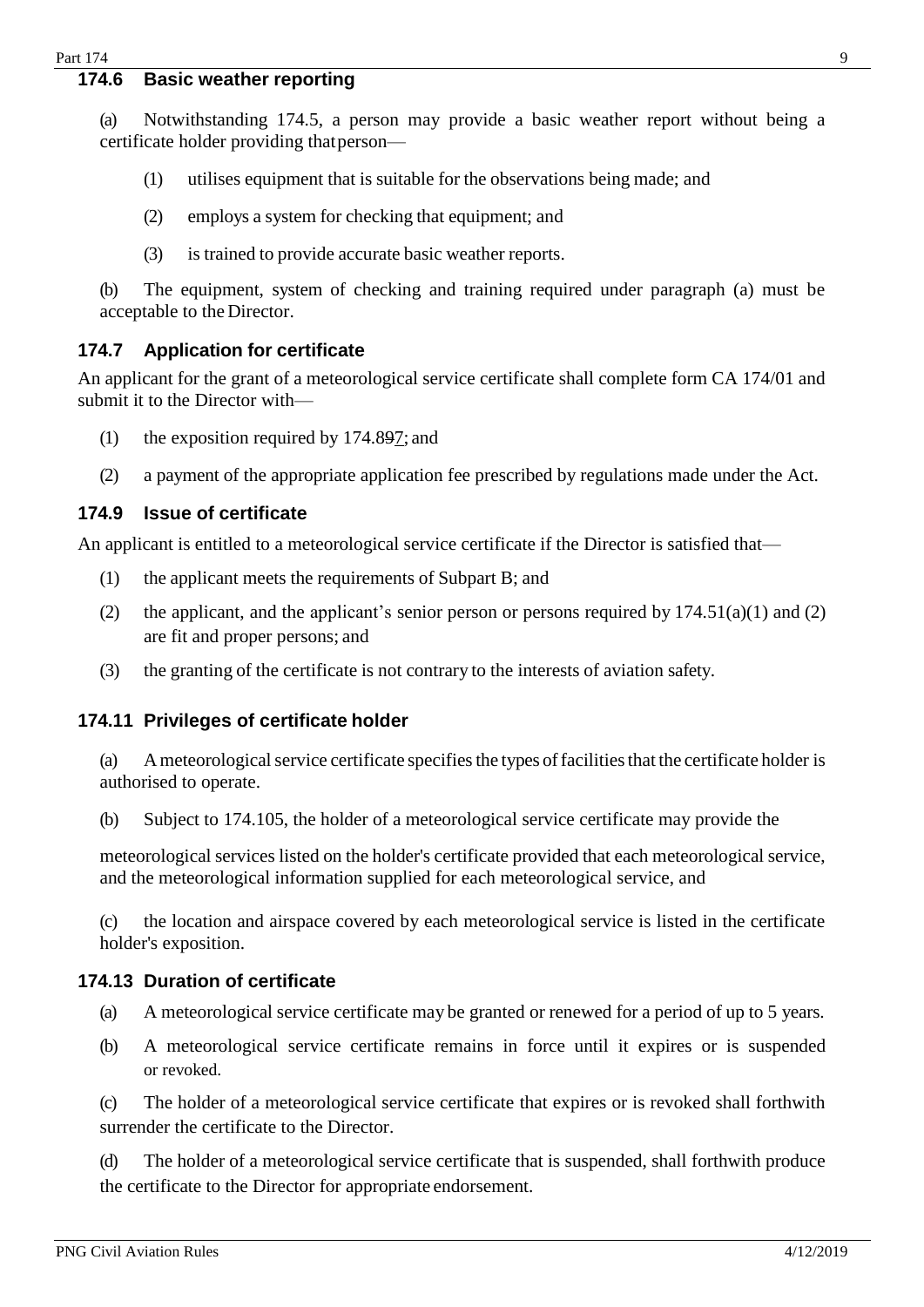## <span id="page-9-1"></span>**174.15 Notification of termination of service**

The holder of an aviation meteorological service certificate that terminates its service shall notify the Director of termination in writing not less than 30 days prior to the date of termination.

#### <span id="page-9-2"></span>**174.17 Renewal of certificate**

(a) An application for the renewal of a meteorological service certificate shall be made on form CA 174/01.

(b) The application shall be submitted to the Director before the application renewal date specified on the certificate or, if no such date is specified, not less than 30 days before the certificate expires.

## <span id="page-9-0"></span>**Subpart B — Certification Requirements**

#### <span id="page-9-3"></span>**174.51 Personnel requirements**

An applicant for the grant of a meteorological service certificate shall engage, employ or contract:

- (1) A senior person identified as the Chief Executive who has the authority within the applicant's organisation to ensure that each meteorological service listed in their exposition can be financed and carried out to meet the operational requirements, and in accordance with the requirements prescribed by this Part: and
- (2) A senior person or group of senior persons who are responsible for ensuring that the applicant's organisation complies with the requirements of this Part. Such nominated person or persons shall be ultimately responsible to the Chief Executive.
- (3) Sufficient personnel to plan, operate, supervise, inspect, and certify the meteorological offices and facilities and provide the meteorological services listed in the applicant's exposition.

#### <span id="page-9-4"></span>**174.52 Personnel Qualification and Competency, Education and Training Requirements**

(a) An applicant for the grant of meteorological service certificate shall establish procedures to ensure those personnel authorised to provide service for national and international air navigation by the applicant meets the qualifications, competencies, education and training of meteorological personnel in accordance with the requirements of the World Meteorological Organization.

(b) An applicant for the grant of meteorological service certificate shall establish procedures to ensure that:

- (1) each person assigned as meteorological personnel is competent and holds appropriate qualifications to perform the duties, which they are assigned;
- (2) programmes for training and assessment has been developed and implemented for meteorological personnel:
- (3) each person assigned as meteorological personnel has been:
	- (i) appropriately trained;
	- (ii) assessed as competent through a formal process to meet the necessary requirements of the particular meteorological office by a qualified personnel; and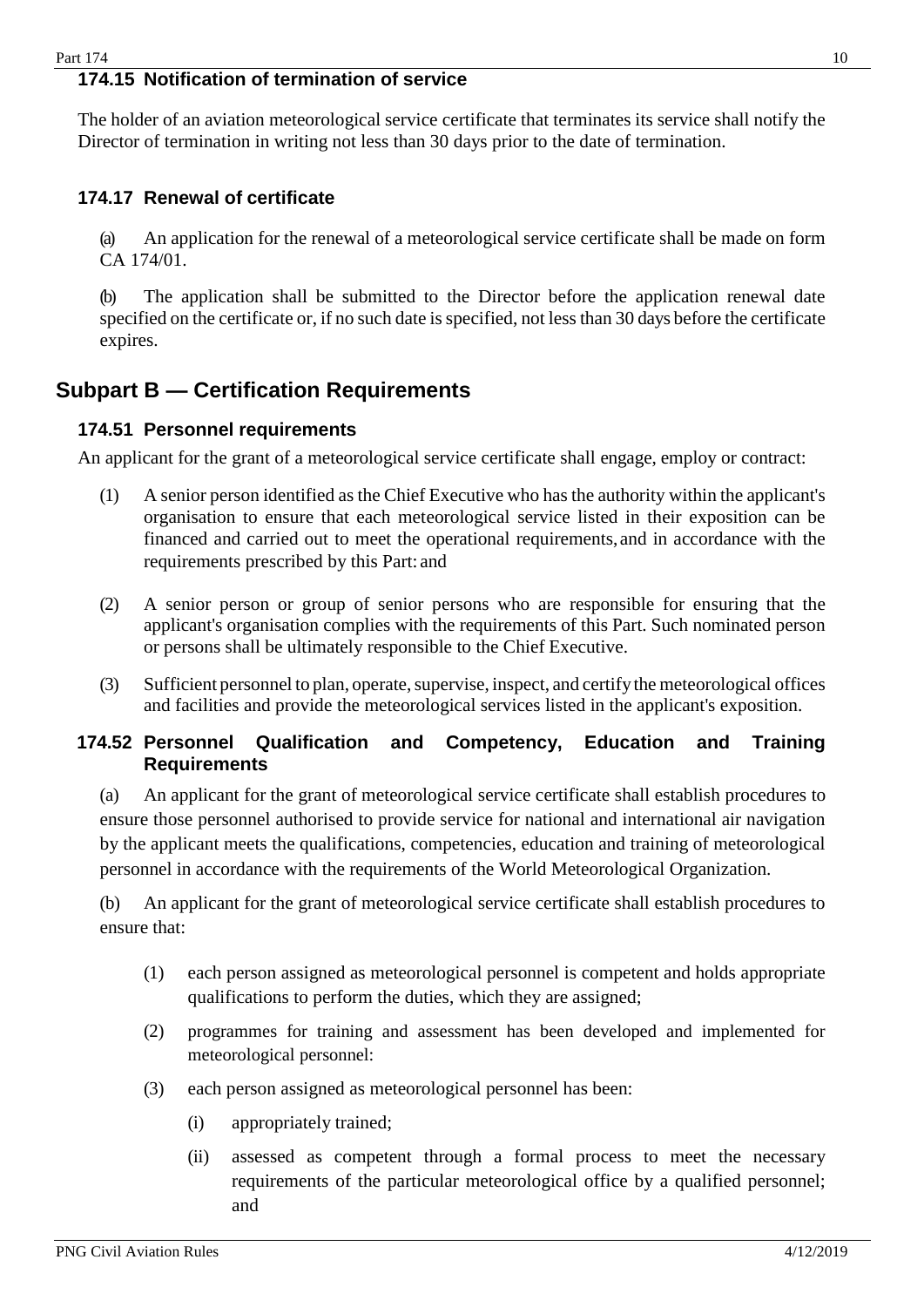(4) each person assigned as meteorological personnel are issued with a certificate or permit.

(c) An applicant for the grant of meteorological service certificate must develop a periodic and recurrent training program to ensure that each person assigned duties as meteorological personnel maintains the appropriate level of qualification.

(d) An applicant for the grant of meteorological service certificate must ensure training records of its meteorological and technical staff including competency assessment and authorisation are appropriately maintained.

## <span id="page-10-0"></span>**174.53 Site Requirements and Meteorological Office requirements**

(a) An applicant for the grant of a meteorological service certificate shall establish procedures to ensure that—

- (1) each of the meteorological offices and facilities listed in their exposition is—
	- (i) sited and configured in accordance with security measures designed to prevent unlawful or accidental interference; and
	- (ii) provided with suitable power supplies and means to ensure appropriate continuity of service;and
- (2) each of the remote weather sensing facilities listed in their exposition is installed and maintained in a technically appropriate position to ensure that the facility provides an accurate representation of the local meteorological conditions.

(b) An applicant for the grant of a meteorological service certificate shall establish procedures to ensure that each meteorological offices and facilities listed in the exposition is located at, or associated with an aerodrome and/or an air traffic services units to carry out some or all of the following tasks as required to meet the requirements of flight operations at the aerodrome:

- (1) prepare and/or obtain forecasts and other relevant information for flights with which it is concerned; the extent of its responsibilities to prepare forecasts shall be related to the local availability and use of en-route and aerodrome forecast material received from other offices;
- (2) prepare and/or obtain forecasts of local meteorological conditions;
- (3) maintain a continuous watch of meteorological conditions over the aerodromes for which it prepares forecasts;
- (4) provide briefing, consultation and flight documentation to airline operators and flight crew personnel;
- (5) supply other meteorological information to aeronautical users;
- (6) display the available meteorological information;
- (7) exchange meteorological information with other meteorological offices; and
- (8) supply information received on pre-eruption volcanic activity, a volcanic eruption or volcanic ash cloud, to its associated air traffic services unit, aeronautical information services unit and meteorological watch offices (MWO) in accordance with this Part; and

(c) An applicant for a meteorological service certificate shall establish procedures to ensure that each meteorological watch office (MWO) listed in the exposition:

(1) maintain continuous watch over meteorological conditions affecting flight operations within the its area of responsibility;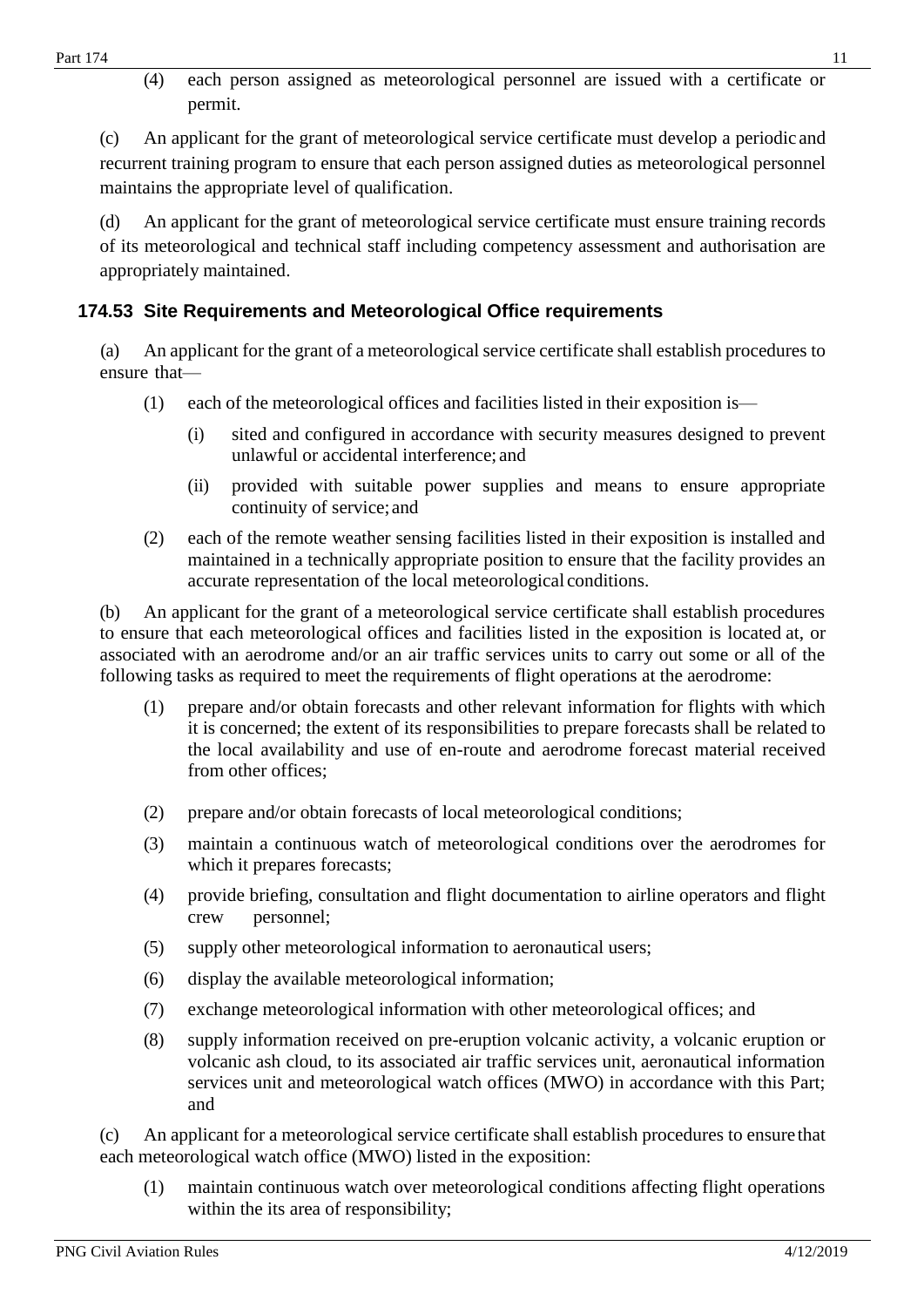- (2) prepare SIGMET and other information related to its area of responsibility;
- (3) supply SIGMET information and, as required, other meteorological information to associated air traffic services units;
- (4) disseminate SIGMET information;
- (5) when required and in accordance with this Part:
	- (i) prepare AIRMET information related to its area of responsibility;
	- (ii) supply AIRMET information to associated ATS units;
	- (iii) disseminate AIRMET information;
- (6) supply information received on pre-eruption volcanic activity, a volcanic eruption and volcanic ash cloud, for which a SIGMET has not already been issued, to its associated area control centre, in accordance with this Part, and to its associated Volcanic Ash Advisory Centre(VAAC) as determined by regional air navigation agreement; and
- (7) supply information received concerning the accidental release of radioactive materials into the atmosphere, in the area for which it maintains watch or adjacent areas, to its associated ATS centers, as agreed between the meteorological and ATS authorities concerned and to AIS units as per letters of agreement; and
- (8) supply information received regarding space weather advisory in the area for its responsibility or in adjacent areas to its associated ATS center.

(d) For an aerodrome without meteorological office located at the aerodrome, the Director may designate:

- (1) one or more aerodrome meteorological office(s) to supply meteorological information as required; and
- (2) a competent authority or airline operator to supply and establish means by which such information can be supplied for the aerodrome concerned.

#### <span id="page-11-0"></span>**174.55 Communication requirements**

(a) An applicant for the grant of a meteorological service certificate shall establish communication systems and procedures to ensure that each meteorological offices listed in the applicant's exposition can effectively supply the required meteorological information to –

- (1) air traffic services units including aerodrome control towers, approach control units and aeronautical telecommunications stations serving these aerodromes;
- (2) air traffic services and search and rescue services units in respect of the flight information regions, control areas and search and rescue regions and flight information centres, area control centres and rescue coordination centres and aeronautical telecommunications stations;
- (3) permit world area forecast centres to supply the required world area forecast system products for the applicant to use;
- (4) permit designated space weather centres to supply the required space weather advisory information for the applicant to use;
- (5) permit communications by direct speech and printed communication between aerodrome meteorological offices and aerodrome control towers or approach control units, the speed with which the communications can be established being such that the required points may normally be contacted within approximately 15 seconds;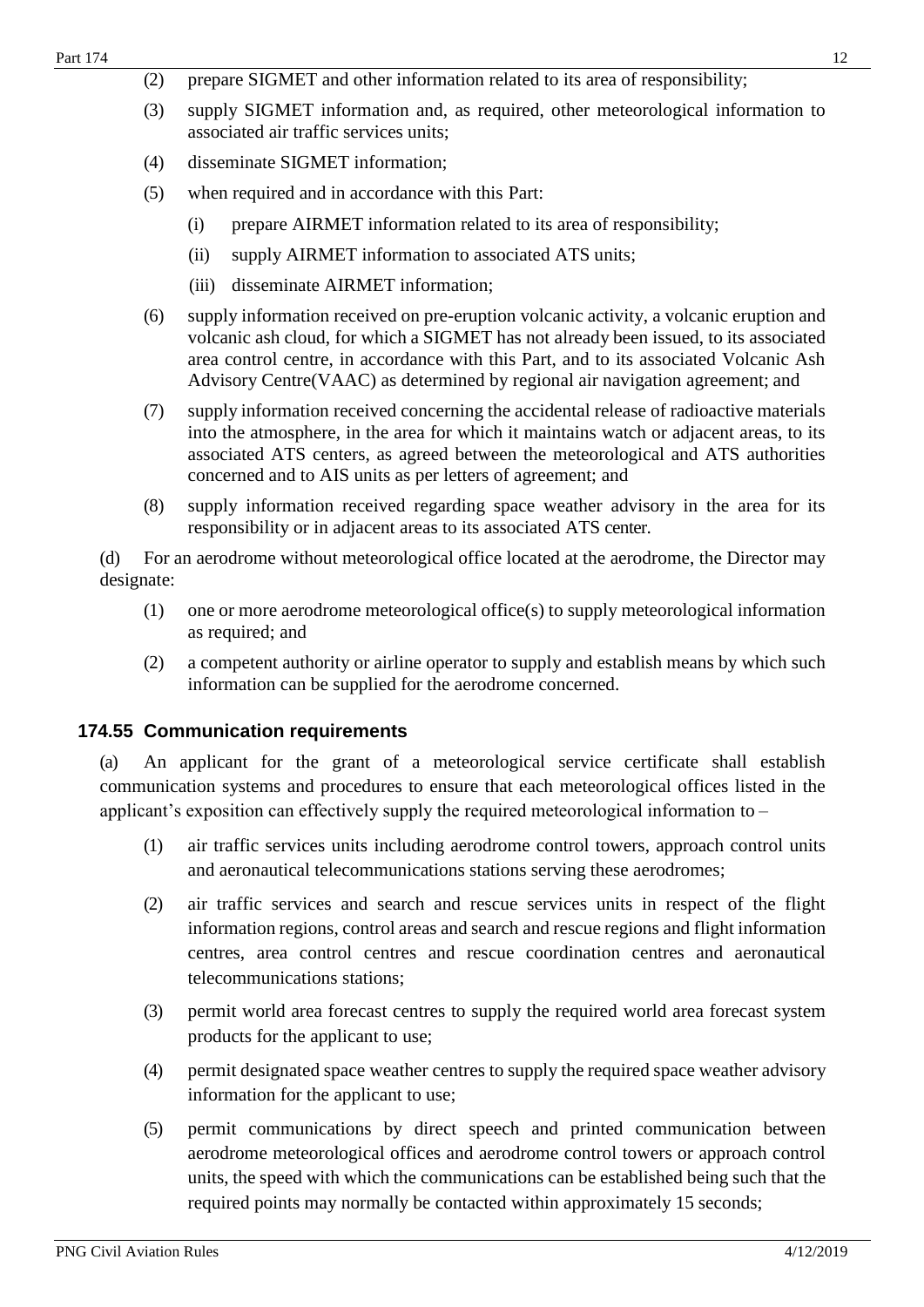(6) permit aerodrome meteorological offices to exchange operational meteorological information with aeronautical meteorological offices and meteorological watch office.

(b) An applicant for the grant of a meteorological service certificate shall ensure that meteorological bulletins containing operational meteorological information that is transmitted via the aeronautical fixed service or the public Internet must be originated by the appropriate meteorological office or aeronautical meteorological station.

(c) An applicant for the grant of a meteorological service certificate must ensure that the content and format of meteorological information transmitted to aircraft and by aircraft via the aeronautical mobile service is consistent with the provisions of this Part.

(d) The communication systems and procedures must be able to handle the volume and nature of the meteorological information being communicated so that no meteorological information is delayed to the extent that the information becomes out-of-date.

## <span id="page-12-0"></span>**174.57 Input requirements**

(a) An applicant for the grant of a meteorological service certificate shall establish procedures to obtain input meteorological information appropriate for the meteorological services being provided.

- (b) The procedures shall ensure that—
	- (1) each meteorological office and facility listed in the applicant's exposition that provides a forecast service has continuing access to appropriate historical, real- time, and other meteorological information for the applicant's forecast areas; and
	- (2) each meteorological office and facility listed in the applicant's exposition that provides a meteorological briefing service in person or by any other interactive visual means, has adequate displayand briefing resources available forthe briefings; and
	- (3) each meteorological office and facility listed in the applicant's exposition that provides a meteorological reporting service has adequate observing systems to supply adequate, accurate and timely meteorological reports; and
	- (4) each meteorological office listed in the applicant's exposition that provides a meteorological watch service has adequate meteorological information to supply an adequate, accurate and timely meteorological watch service; and
	- (5) each meteorological office and facility listed in the applicant's exposition that provides a climatology service has adequate meteorological information for the preparation of climatological information.

## <span id="page-12-1"></span>**174.59 Output Requirements**

- (a) An applicant for the grant of a meteorological service certificate shall—
	- (1) identify the output meteorological information provided by each meteorological service listed in their exposition; and
	- (2) determine the standards and formats for that output meteorological information.

(b) The applicant shall establish procedures to ensure that the meteorological information supplied by each meteorological office and facilitylisted in their exposition complies with the standards and formats determined under paragraph (a)(2).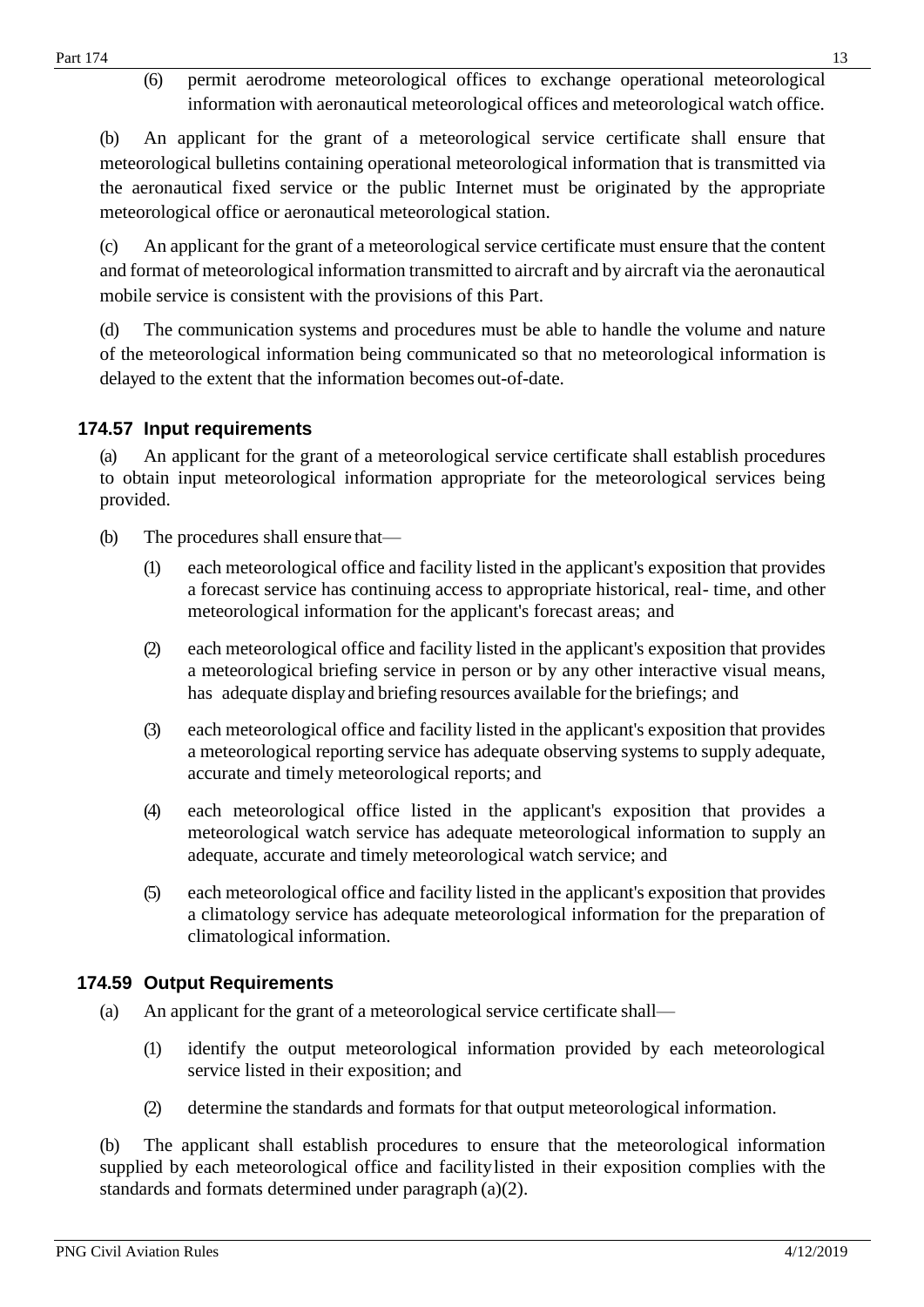## <span id="page-13-0"></span>**174.61 Facility Requirements**

An applicant for the grant of a meteorological service certificate shall establish procedures to ensure that all electronic data processing facilities used in the acquisition, compilation, computing, access or dissemination of meteorological information are of a nature, configuration and capability to ensure the adequacy, accuracy and timeliness of that meteorological and related information.

## <span id="page-13-1"></span>**174.63 Documentation**

(a) An applicant for the grant of a meteorological service certificate shall hold copies of meteorological office manuals, facility manuals, technical standards and practices, procedures manuals, training manual and any other documentation that is necessary for the provision of the meteorological services listed in their exposition.

(b) The applicant shall establish a procedure to control the documentation required by paragraph (a), to ensure that—

- (1) the documentation is reviewed and authorised by appropriate personnel before issue; and
- (2) current issues of relevant documentation are available to personnel at all locations where they need access to such documentation for the provision of the meteorological services listed in the applicant's exposition; and
- (3) obsolete documentation is promptly removed from all points of issue or use; and
- (4) changes to documentation are reviewed and approved by appropriate personnel; and
- (5) the current version of each item of documentation can be identified to preclude the use of out-of-date editions.

#### <span id="page-13-2"></span>**174.65 Verification periodic inspection, testing and calibration**

- (a) An applicant for the grant of a meteorological service certificate shall establish procedures for—
	- (1) the routine verification of meteorological information obtained and provided by the applicant; and
	- (2) the periodic inspection of each meteorological office listed in the applicant's exposition; and
	- (3) the periodic inspection, testing and calibration of each facility listed in the applicant's exposition.
- (b) The procedures shall ensure that—
	- (1) the systems required for the routine verification of meteorological information have the capability and integrity necessary for verifying the meteorological information; and
	- (2) appropriate inspection equipment and systems are available to personnel for the inspection of each meteorological office; and
	- (3) appropriate inspection, measuring and test equipment and systems are available to personnel for the inspection, testing and calibration of each facility;and
	- (4) the inspection, measuring and test equipment and systems have the precision and accuracy necessary for the inspections, measurements and tests being carried out; and
	- (5) all meteorological sensing facilities are calibrated and configured so that the environmental sensors fitted or incorporated produce, as far as possible, reliable, accurate and representative meteorologicalinformation.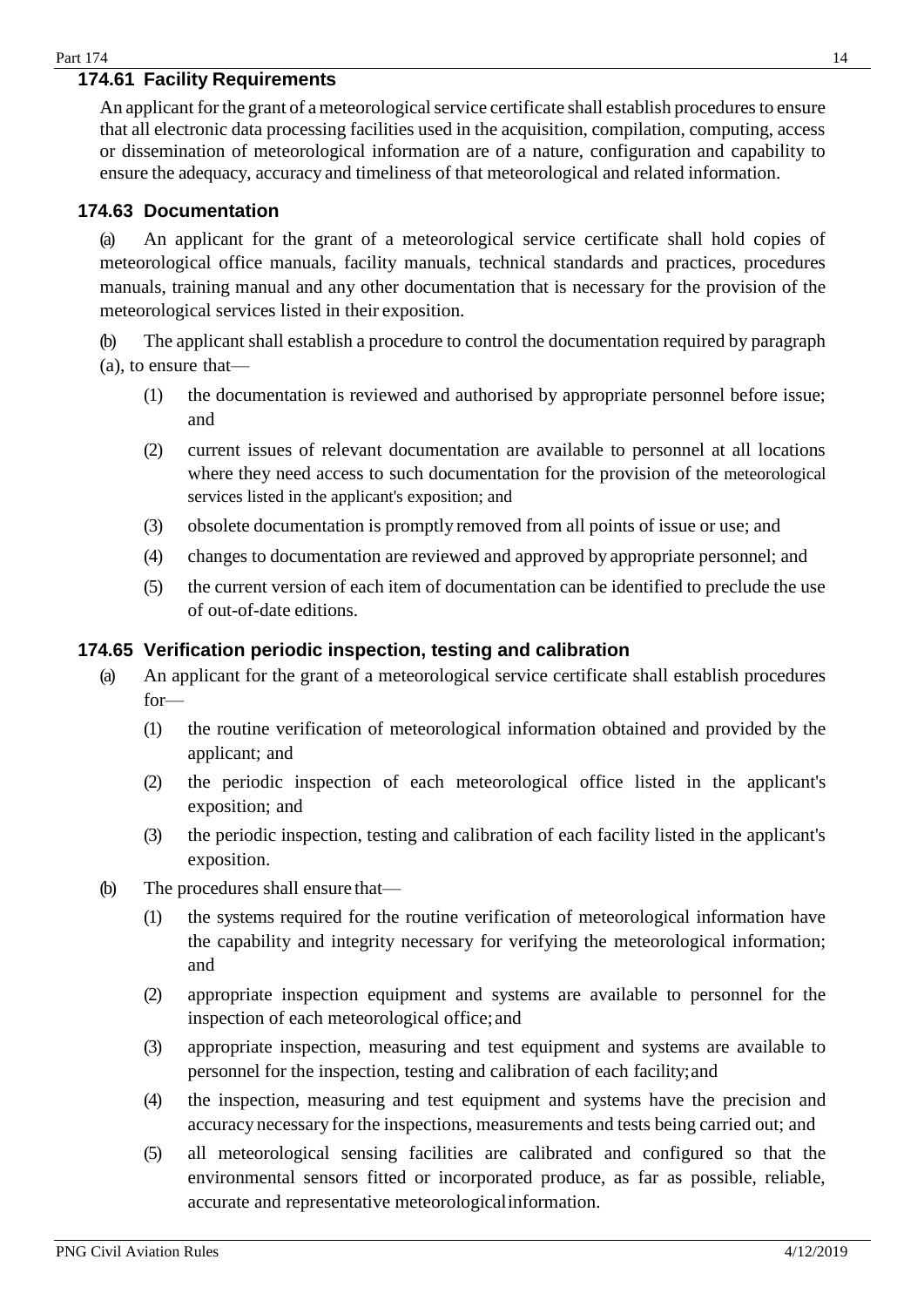## <span id="page-14-0"></span>**174.67 Release of meteorological information**

(a) An applicant for the grant of a meteorological service certificate shall establish procedures for—

- (1) the release of meteorological information from each meteorological office listed in their exposition; and
- (2) supply, or arrange for the supply of, up-to-date meteorological information as necessary to the air traffic services unit for the conduct of their functions; and
- (3) supply as rapidly as possible meteorological information in connection with an aircraft in emergency when requested by an air traffic services unit; and
- (4) supply search and rescue services units with the meteorological information in a form established by mutual agreement; and
- (5) supply up-to-date meteorological information to relevant aeronautical information services units, as necessary, for the conduct of their functions; and
- (6) the placing of facilities listed in their exposition into operational service.

(b) The procedures shall ensure that persons authorised to supervise the production and release of meteorological information and persons authorised to place meteorological facilities into operational service have been assessed as competent under the procedures required by 174.51(b).

## <span id="page-14-1"></span>**174.69 Notification of meteorological office and facility status**

(a) An applicant for the grant of a meteorological service certificate shall establish procedures to notify users of the applicant's meteorological services of relevant operational information and of any changes in the operational status of each meteorological office or facility listed in the applicant's exposition.

- (b) The procedures shall ensure that—
	- (1) the operational information for each of the applicant's meteorological services that support the Papua New Guinea air navigation system or an air traffic service is forwarded to the Aeronautical Information Service for publication in the Papua New Guinea Aeronautical Information Publication; and
	- (2) the users of a meteorological office or facility are notified without delay of any change in the operational status of the meteorological office or facility if the change mayaffect the safety of air navigation. For those meteorological offices and facilities published in the Papua New Guinea Aeronautical Information Publication, the information concerning any change to their operational status shall be forwarded to the Aeronautical Information Service for the issue of a NOTAM.

## <span id="page-14-2"></span>**174.71 Meteorological information check after accident or incident**

(a) An applicant for the grant of a meteorological service certificate shall establish procedures for checking the adequacy, accuracy and timeliness of any of their meteorological information that may have been used by an aircraft or an air traffic service involved in an accident or incident.

- (b) The procedures shall ensure that—
	- (1) the checks are carried out as soon as practicable after notification to the applicant's organisation of such an accident or incident; and
	- (2) copies of the meteorological information are kept in a secure place for possible use by any subsequentinvestigation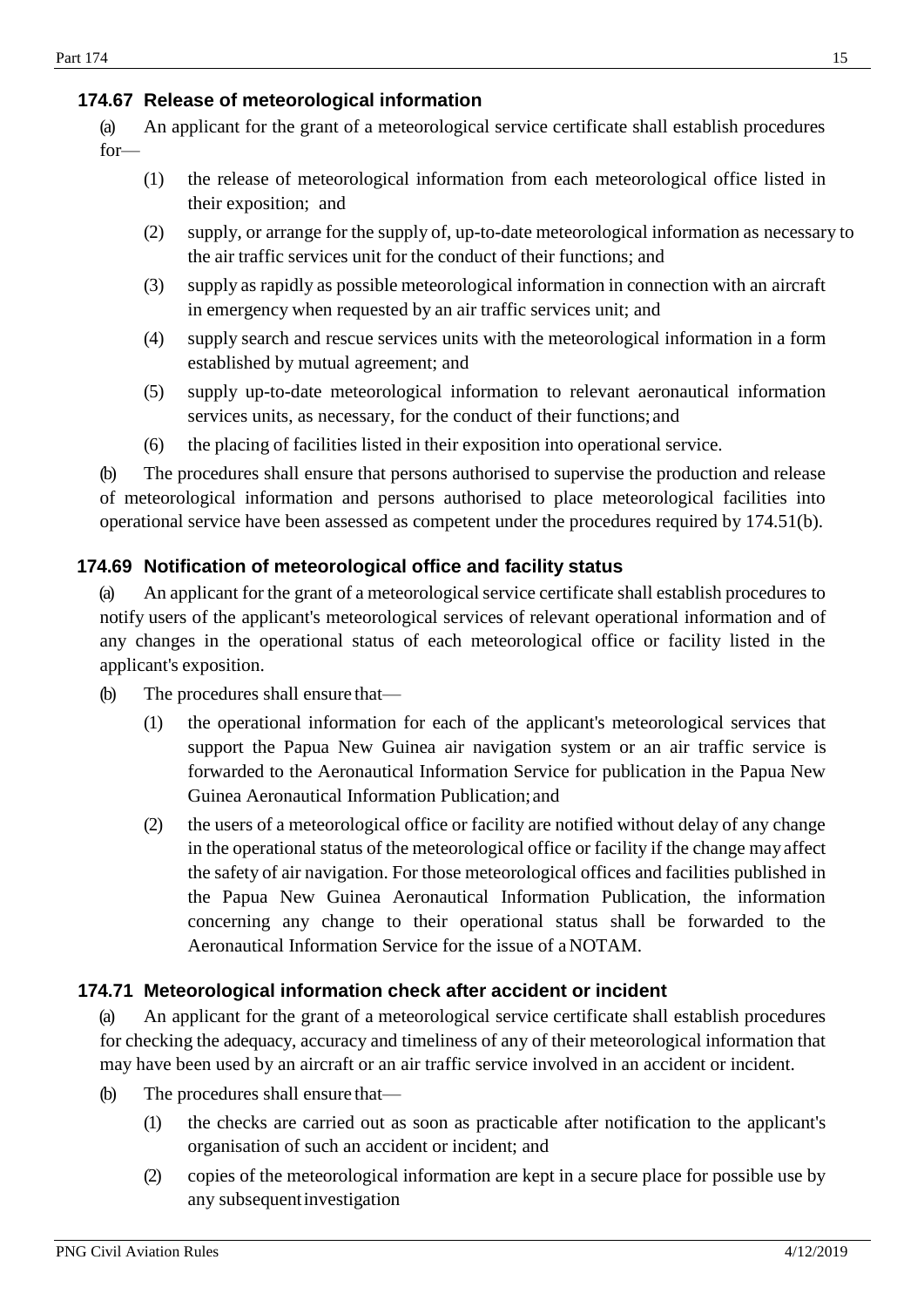## <span id="page-15-0"></span>**174.73 Malfunction and erroneous information**

(a) An applicant for the grant of a meteorological service certificate shall establish procedures to identify, record, notify, investigate, rectify, and report any—

- (1) report of erroneous meteorological information;and
- (2) detected malfunction in the facilities and meteorological services listed in their exposition that may result in the supply of erroneous meteorological information.
- (b) The procedures shall ensure that—
	- (1) the erroneous information is corrected by the most appropriate means relative to the operational significance of that information;and
	- (2) all users that have received the erroneous meteorological information are notified without delay; and
	- (3) the source of the erroneous information or the malfunction is identified and, where possible, eliminated; and
	- (4) the Director is notified within 12 hours of a promulgated information incident in accordance with Part 12, and within 72 hours of those malfunction that cannot be remedied.

#### <span id="page-15-1"></span>**174.75 Records**

(a) An applicant for the grant of a meteorological service certificate shall establish procedures to identify, collect, index, store, maintain and dispose of the records that are necessary for the supply of the meteorological services listed in their exposition.

- (b) The procedures shall ensure that—
	- (1) there is a record of training of its meteorological and technical staff including competency assessment and authorisation required by 174.52; and
	- (2) there is a record of the input meteorological information obtained under the procedures required by 174.57; and
	- (3) there is a record of all output meteorological information identified under 174.59; and
	- (4) the records specified in paragraph  $(b)(1)$  and  $(2)$  are retained for a period of at least 60 days or for such longer period as may be required by the Director; and
	- (5) there is a record for each meteorological office and facility listed in the applicant's exposition, in order to document the performance of each meteorological office and facility and to provide a traceable history of its maintenance, service and product quality, its periodic inspections, and the persons responsible for each of these activities; and
	- (6) there is a record of the equipment and systems used for verification, inspection, testing and calibration under the procedures required by 174.65. The record shall provide a traceable history of the location, maintenance, and calibration checks for the equipment and systems;and
	- (7) there is a record of each occurrence of erroneous meteorological information and of each malfunction detected under the procedures required by 174.73. The record shall detail the nature of the erroneous meteorological information or malfunction and the findings of the investigation and the follow-up corrective actions; and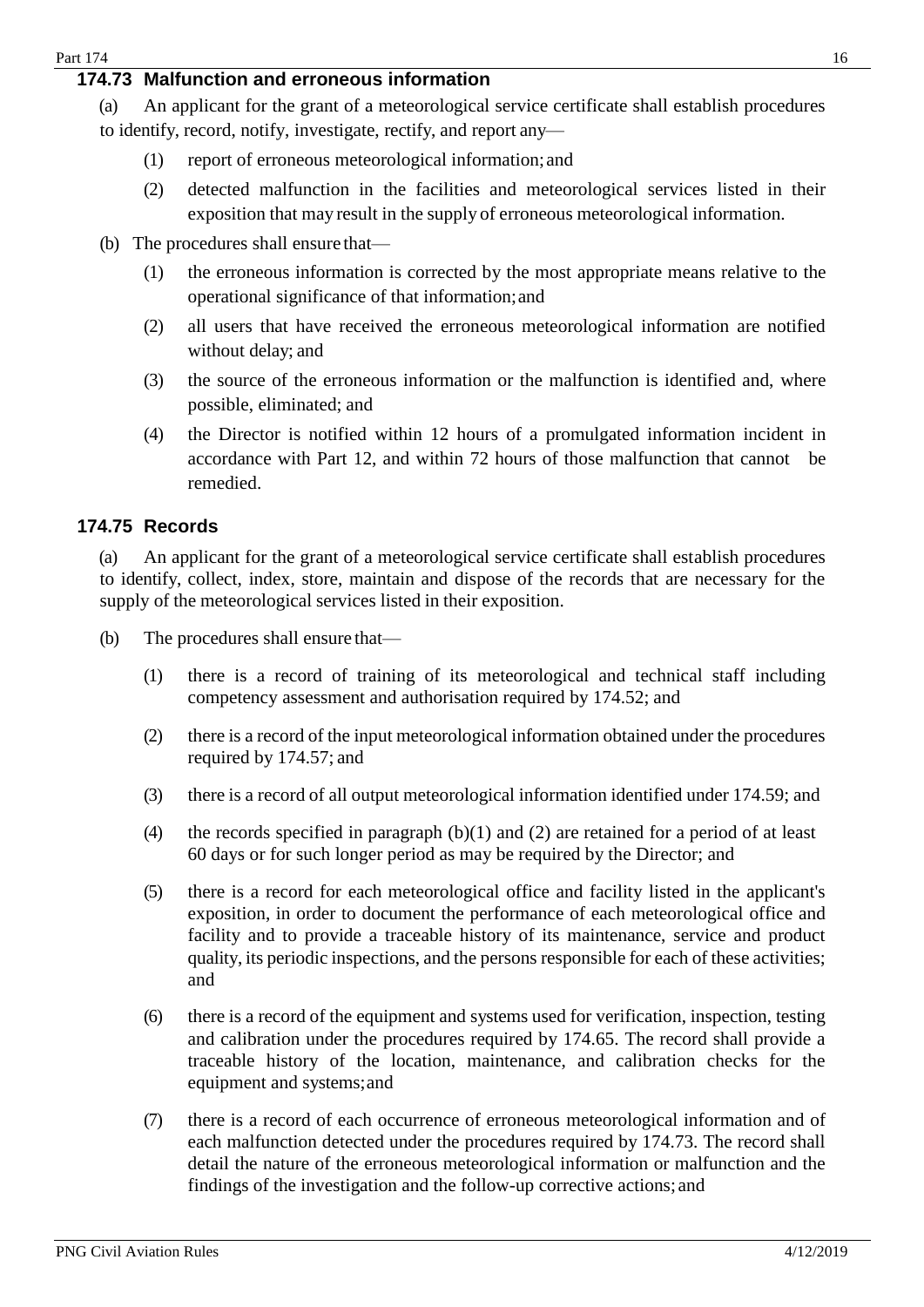- (8) there is a record of each safety management system review of the applicant's organisation carried out under the procedures required by 174.77. The record shall detail the part or activity of the organisation that was reviewed, the findings of the review and any necessary follow-up corrective actions; and
- (9) there is a record of each quality management system review of the applicant's organisation carried out under the procedures required by 174.79. The record shall detail the part or activity of the organisation that was reviewed, the findings of the review and any necessary follow-up corrective actions; and
- (10) there is a record for each person who is authorised by the applicant to supervise the production and release of meteorological information and for each person who is authorised by the applicant to place facilities into operational service. The record shall include details of their experience, qualifications, training and current authorisations; and
- (11) all records are legible, and of a permanent nature; and
- (12) all records other than those required by paragraph (b)(1) and (2) are retained for at least one year, or for such longer period as may be required by the Director, in order to establish a history of the performance of the meteorological services.

## <span id="page-16-0"></span>**174.77 Safety Management System**

An applicant for the grant of an aviation meteorological service organisation certificate shall establish and implement a safety management system which meets the requirements of CAR Part 100.

## <span id="page-16-1"></span>**174.79 Quality Management System**

(a) An applicant for the grant of an aviation meteorological service organisation certificate shall establish and implement a Quality Management System (QMS), which meets the requirements of CAR Part 100.

- (b) The quality management system required by paragraph (a) must also include the following:
	- (1) the specific value of any of the elements given in a report that is to be understood by the recipient to be the best approximation to the actual conditions at the time of observation;
	- (2) the specific value of any of the elements given in a forecast that must be understood by the recipient to be the most probable value which the element is likely to assume during the period of the forecast. Similarly, when the time of occurrence or change of an element is given in a forecast, this time shall be understood to be the most probable time; and
	- (3) the meteorological information supplied is consistent with Human Factors principles and be in the form which require a minimum of interpretation by users.

## <span id="page-16-2"></span>**174.81 Routine Observations and Reports**

(a) A holder of a meteorological service certificate shall establish procedures to ensure that the routine observations are carried out at aerodromes at the following intervals –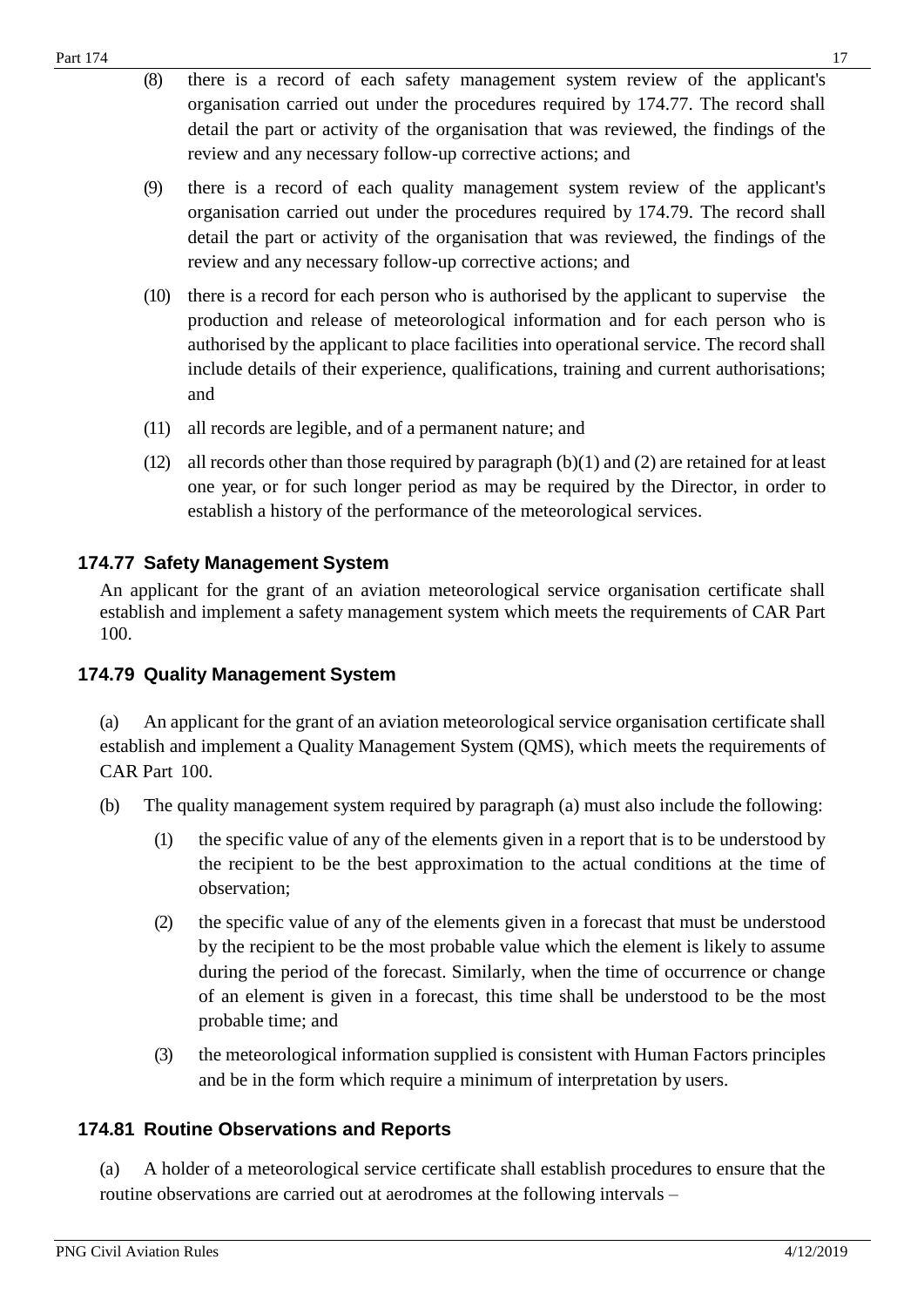- (1) throughout the 24 hours each day, unless otherwise agreed between the meteorological service provider, the ATS service provider and the operator concerned; and
- (2) one hour or as determined by regional air navigation agreement, at intervals of one halfhour; and
- (3) at other aeronautical meteorological stations, as determined by the certificate holder taking into account the requirements of air traffic services units and aircraft operations.

(b) A holder of a meteorological service certificate shall ensure that reports of routine observations are issued as:

- (1) local routine reports, only for dissemination at the aerodrome of origin that is intended for arriving and departing aircraft; and
- (2) METAR for dissemination beyond the aerodrome of origin that is mainly intended for flight planning, and D-VOLMET; and
- (3) at aerodromes that are not operational throughout 24 hours in accordance with (a), METAR must be issued prior to the aerodrome resuming operations in accordance with regional air navigation agreement.

#### <span id="page-17-0"></span>**174.83 Coordination Requirement**

(a) Each applicant for the grant of a meteorological service certificate shall establishsystems and procedures to ensure, where applicable, co-ordination between the following agencies—

- (1) a holder of an air traffic service organisation certificate issued under Part 172; and
- (2) a holder of an aeronautical information service organisation certificate issued under Part 175; and
- (3) a holder of an aerodrome operations certificate issued under Part 139; and
- (4) search and rescue authorities; and
- (5) aircraft operators: and
- (6) the Papua New Guinea Defence Force; and
- (7) Any other authorities and organisations that is necessary for the provision of meteorological information for airnavigation;
- (b) The applicant shall establish procedures to ensure each MET letter of agreement—
	- (1) details such matters as are necessary for effective coordination between the organisations party to the agreement; and
	- (2) is kept current; and
	- (3) is signed by senior representatives of the participating organisations; and
	- (4) is part of the applicant's operationsmanual.

(c) The coordination agreement required by paragraph (a)(1) should be established to cover, amongst other things:

(1) the provision in air traffic services units of displays related to integrated automatic observing systems;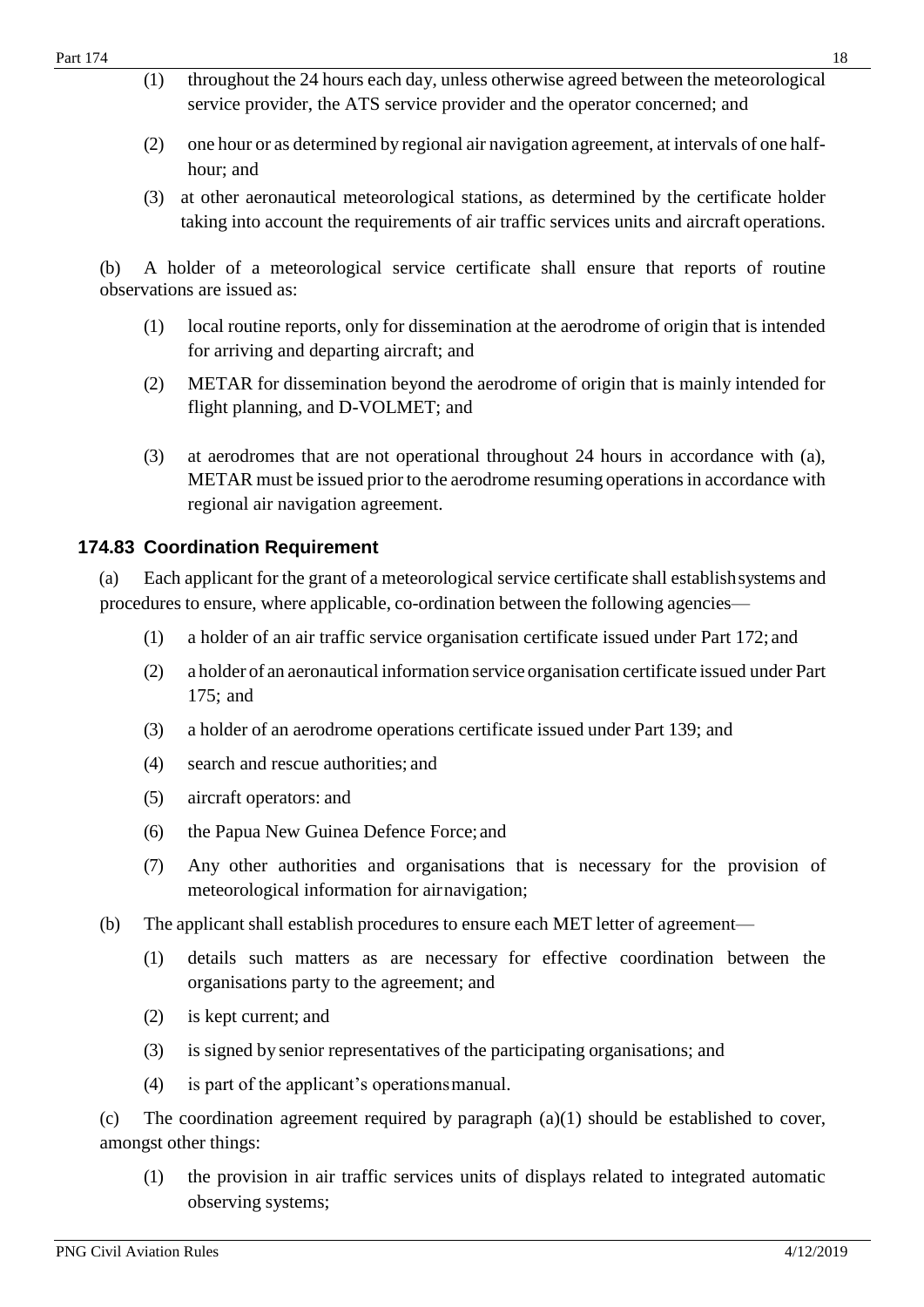- (2) the calibration and maintenance of these displays/instruments;
- (3) the use to be made of these displays/instruments by air traffic services personnel;
- (4) as and where necessary, supplementary visual observations (for example, of meteorological phenomena of operational significance in the climb-out and approach areas) if and when made by air traffic services personnel to update or supplement the information supplied by the meteorological station; and
- (5) meteorological information obtained from aircraft taking off, landing and inflight by ATS must be relayed to the meteorological service provider or aerodrome meteorological forecast office.

#### <span id="page-18-0"></span>**174.85 Service for Operators and flight crewmembers**

(a) An applicant for the grant of meteorological service certificate shall establish procedures to supply meteorological information to operators and flight crewmembers for pre-flight planning, inflight re-planning and aircraft in flight in accordance with the requirements of Appendix A.

#### <span id="page-18-1"></span>**174.87 Organisation exposition**

(a) An applicant for the grant of a meteorological service certificate shall provide the Director with an exposition which shall contain—

- (1) a statement signed by the Chief Executive on behalf of the applicant's organisation confirming that the exposition and any included manuals—
	- (i) define the organisation and demonstrate its means and methods for ensuring ongoing compliance with this Part; and
	- (ii) will be complied with at all times;and
- (2) the titles and names of the senior person or persons required by  $174.51(a)(1)$  and (2); and
- (3) the duties and responsibilities of the senior person or persons specified in paragraph (a)(2) including matters for which they deal directly with the Director or the Authority on behalf of the organisation; and
- (4) an organisation chart showing lines of responsibility of the senior persons specified in paragraph  $(a)(2)$ ; and
- (5) a summary of the applicant's staffing structure at each meteorological office listed under paragraph  $(a)(7)(i)$ ; and
- (6) a list of the meteorological services to be covered by the certificate; and
- (7) a list providing—
	- (i) the location of each meteorological office operated by the applicant; and
	- (ii) the location of each facility operated by the applicant that provides meteorological information directly to the users;and
	- (iii) the meteorological services provided by each of those meteorological offices and facilities; and
	- (iv) the locations and airspace covered by such meteorological services; and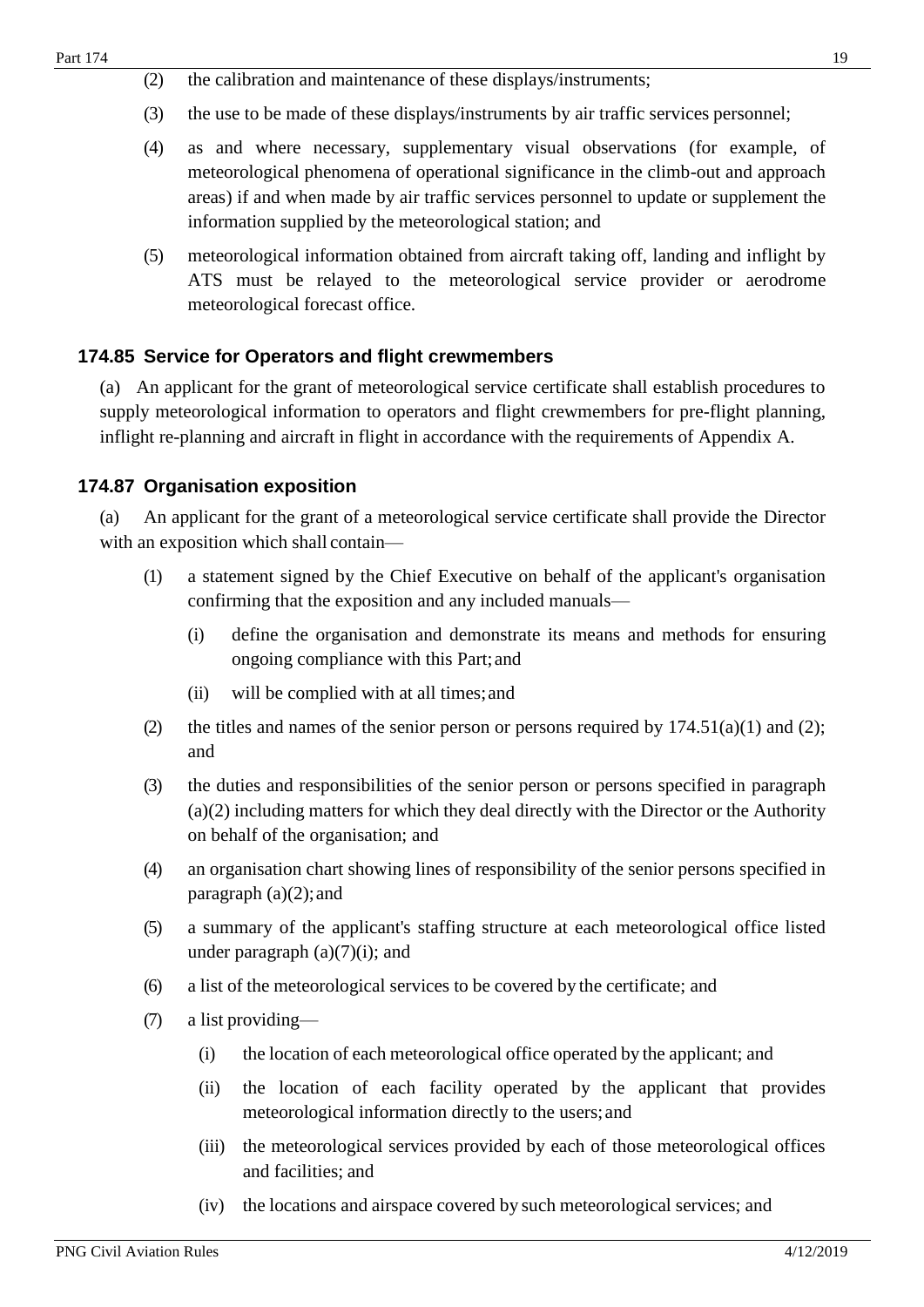- (8) details of the applicant's procedures and systems requiredby—
	- (i) 174.52(b) regarding competence of personnel;and
	- (ii) 174.53 regarding site and meteorological office requirements; and
	- (iii) 174.55 regarding communication requirements; and
	- (iv) 174.57 regarding meteorological service input requirements; and
	- (v)  $174.59$  (a) (1) regarding meteorological information output requirements; and
	- (vi) 174.59(a)(2) regarding standards and formats for that information; and
	- (vii) 174.61 regarding facility requirements; and
	- (viii) 174.63 (b) regarding control of documentation;and
	- (ix) 174.65 regarding verifications, inspections, tests and calibrations; and
	- (x) 174.67 regarding release of meteorological information and the placing of facilities into operational service; and
	- (xi) 174.69 regarding notification of meteorological office and facility status; and
	- (xii) 174.71 regarding meteorological information checks after notification of an accident or incident; and
	- (xiii) 174.73 regarding malfunctions and erroneous information;and
	- (xiv) 174.75 regarding identification, collection, indexing, storage, maintenance and disposal of records; and
	- (xv) 174.77 regarding safety management system of the organisation; and
	- (xvi) 174.79 regarding quality management system of the organisation; and
	- (xvii) 174.81 regarding routine observations and reports; and
	- (xviii) 174.83 regarding coordination requirements; and
	- (xix) 174.85regarding service for operators and flight crew members; and
- (9) procedures to control, amend anddistribute the exposition.
- (b) The applicant's exposition must be acceptable to the Director.

# <span id="page-19-0"></span>**Subpart C — Operating Requirements**

## <span id="page-19-1"></span>**174.101 Continued compliance**

The certificate holder shall—

- (1) hold at least one complete and current copy of their exposition at each meteorological office specified in their exposition; and
- (2) comply with all procedures and systems detailed in their exposition; and
- (3) make each applicable part of their exposition available to personnel who require those parts to carry out their duties; and
- (4) continue to meet the standards and comply with the requirements of Subpart B prescribed for certification under this Part;and
- (5) notify the Director of any change of address for service, telephone number, or facsimile number required by form CAA 174/01 within 28 days of the change.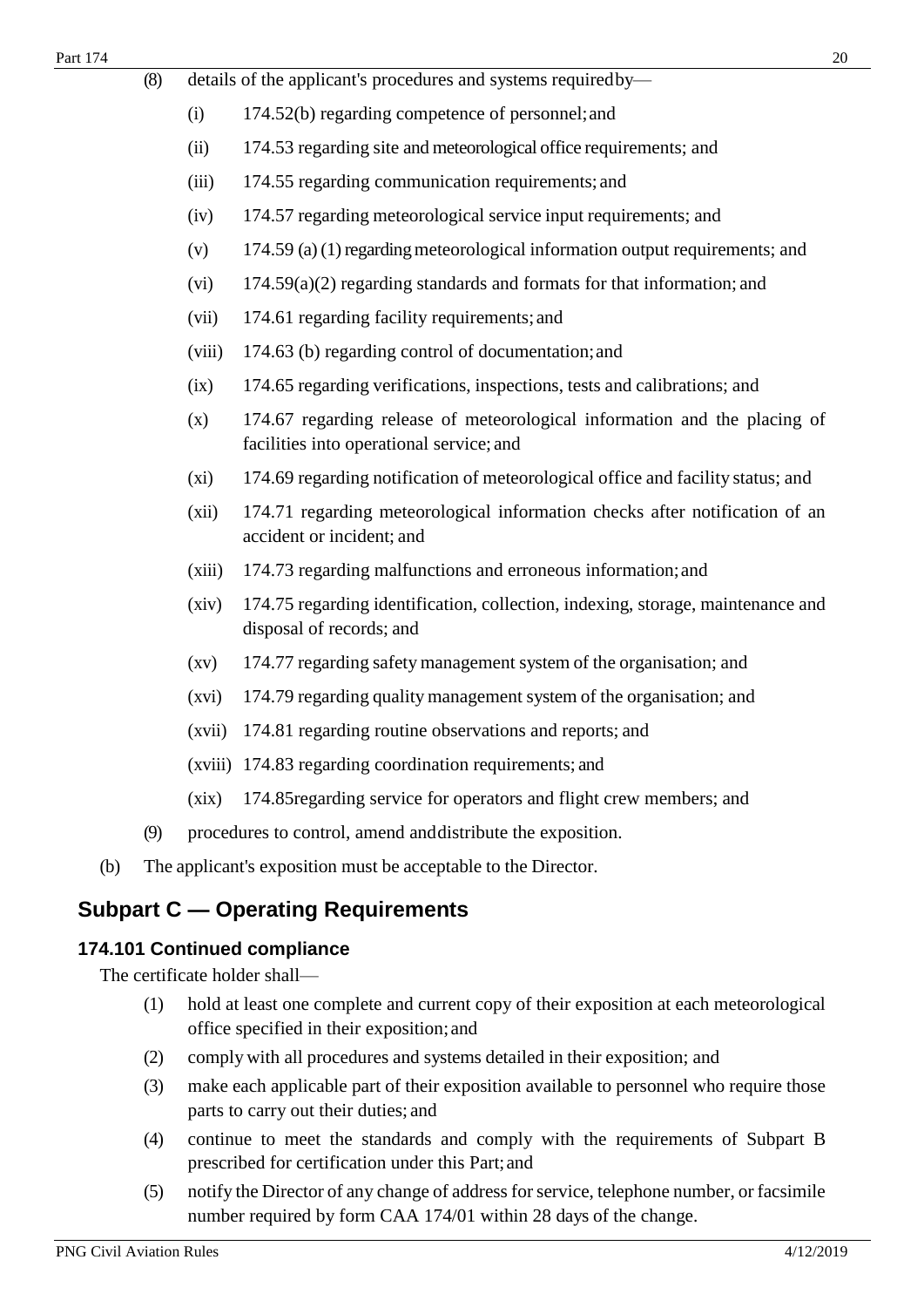## <span id="page-20-0"></span>**174.103 Operations manual**

The certificate holder shall provide an operation manual for each meteorological office listed in their exposition. The manual shall establish the following:

- (1) the objective of the meteorological service to be provided and how it is to be achieved;
- (2) the determination of meteorological service to be provided over international waters and other areas which lie outside Port Moresby FIR; and
- (3) the procedures for the operation and maintenance of the meteorological office, associated facilities, and shall include a listof—
	- (i) the meteorological information and meteorologicalservices provided; and
	- (ii) the minimum acceptable operating parameters and standards for facilities; and
	- (iii) the minimum meteorological inputs required;and
	- (iv) the minimum performance and quality levels for output meteorological information and meteorological services provided; and
	- (v) the test equipment and systems required for the measurement of the minimum levels listed under subparagraph (iv); and
	- (vi) anymandatory check procedures for releasing meteorological information.

#### <span id="page-20-1"></span>**174.104 Safety Assessments**

(a) The certificate holder must submit a safety assessment report or safety case study to the Director for;

- (1) any proposed changes to its meteorological office and operations; and
- (2) relocation of services or facilities, instruments and equipment including new installations; and
- (3) implementation of new communication and satellite systems including those providing new functionality or capabilities.

(b) The certificate holder must ensure that users of the meteorological services are consulted and informed when carrying out the safety assessment as required under paragraph (a).

## <span id="page-20-2"></span>**174.105 Limitations on certificate holder**

The certificate holder shall not—

- (1) provide meteorological information where the meteorological input information required to provide that meteorological information is not available; or
- (2) provide meteorological information where the operational performance of the meteorological office or facility producing that meteorological information does not meet the applicable requirements;or
- (3) provide meteorological information where any integrity monitoring system associated with that meteorological information is not fully functional; or
- (4) provide meteorological information where any required verification, inspection, test or calibration relating to that meteorological information has not been completed; or
- (5) provide meteorological information where there is any cause whatsoever to suspect the integrityof that meteorological information.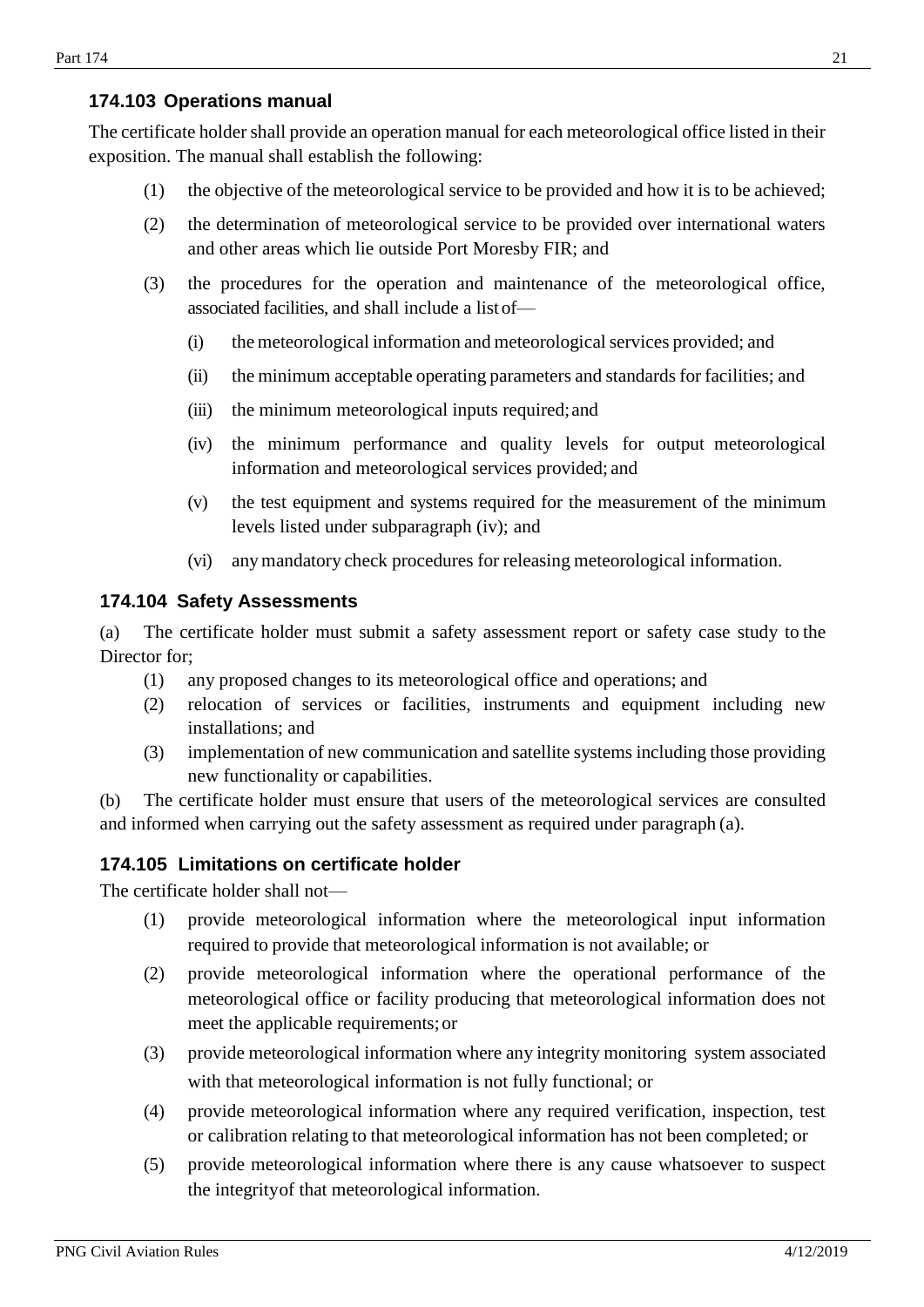## <span id="page-21-0"></span>**174.107 Changes to certificate holder's organisation**

(a) The certificate holder shall ensure that their exposition is amended so as to remain a current description of the holder's organisation and meteorological services provided.

(b) The certificate holder shall ensure that any amendments made to the holder's expositionmeet the applicable requirements of this Part and comply with the amendment procedures contained in the holder's exposition.

(c) The certificate holder shall provide the Director with a copy of each amendment to their exposition as soon as practicable after its incorporation into theexposition.

(d) Where a certificate holder proposes to make a change to any of the following, prior notification to and acceptance by the Director is required:

- (1) the Chief Executive:
- (2) the listed senior persons:
- (3) the meteorological services the holderprovides:
- (4) the locations and airspace covered by each of the meteorological services the holder provides.

(e) The Director may prescribe conditions under which a certificate holder may operate during or following any of the changes specified in paragraph (d).

(f) A certificate holder shall comply with any conditions prescribed under paragraph (e).

(g) Where any of the changes referred to in this rule require an amendment to the certificate, the certificate holder shall forward the certificate to the Director as soon aspracticable.

(h) The certificate holder shall make such amendments to the holder's exposition, as the Director may consider necessary in the interests of aviation safety.

# <span id="page-21-1"></span>**Subpart D — Meteorological Observations, Reports and Forecast**

#### <span id="page-21-2"></span>**174.201 General**

For the purpose of the subpart, an aeronautical meteorological station under this Part is combined with a meteorological office with the same functions listed in the exposition**.**

#### <span id="page-21-3"></span>**174.203 Aeronautical Meteorological Stations and Observations**

(a) A holder of a meteorological service certificate shall ensure that each meteorological office and facilities listed in their exposition make routine observations at fixed intervals.

(b) The aeronautical meteorological stations must make routine observations at fixed intervals. At aerodromes, the routine observations must be supplemented by special observations whenever specified changes occur in respect of surface wind, visibility, runway visual range, present weather, clouds and/or air temperature.

(c) The observations must form the basis for the preparation of reports to be disseminated at the aerodrome of origin and of reports to be disseminated beyond the aerodrome of origin.

(d) Specific value of any of the elements given in a report must be understood by the recipient to be the best approximation to the actual conditions at the time of observation due to variability of meteorological elements in space and time, to limitations of observing techniques.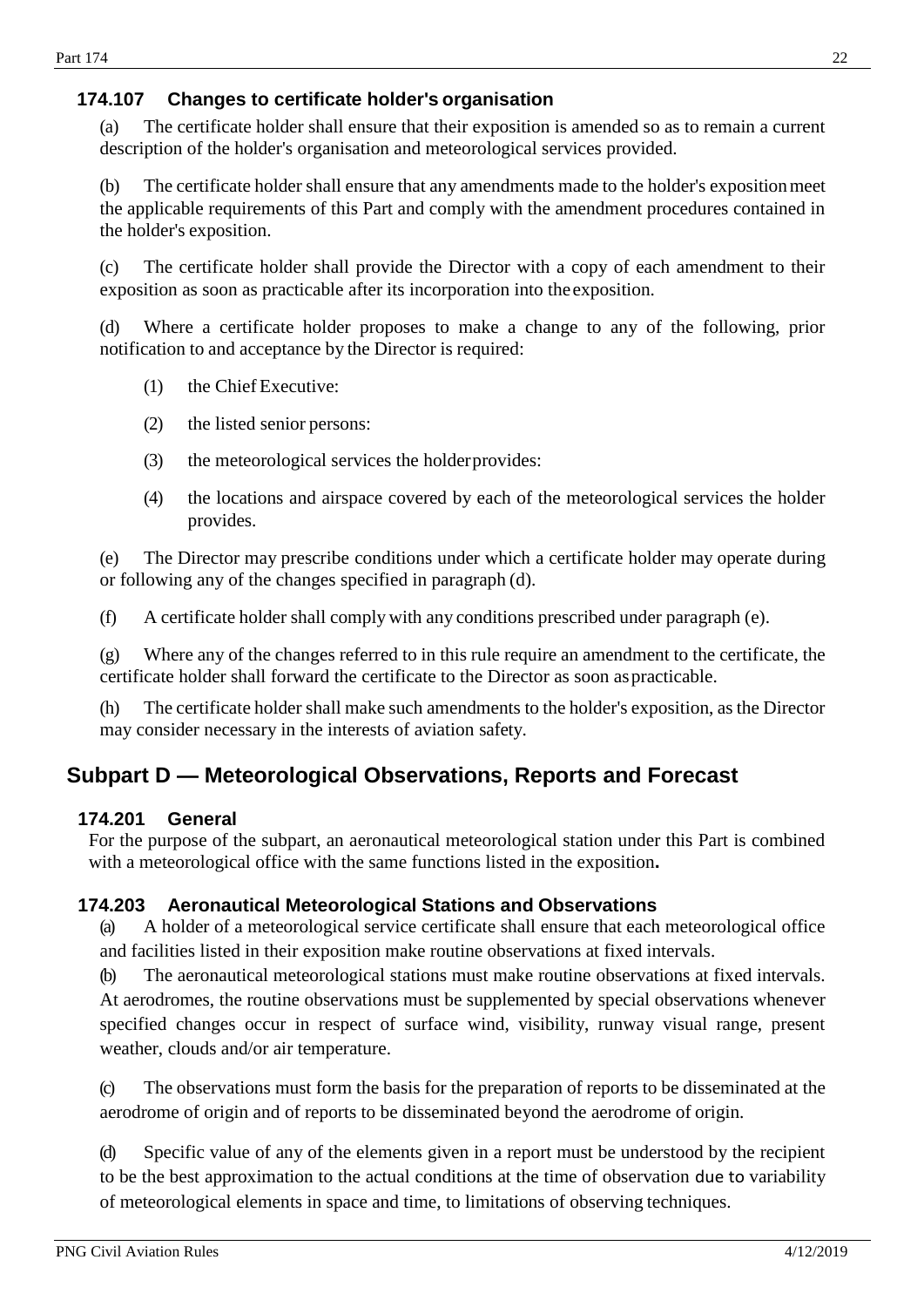## <span id="page-22-0"></span>**174.205 Special Observations and Reports**

(a) A holder of a meteorological service certificate shall establish a list of criteria for special observations in consultation with the ATS service provider, operators and others concerned.

(b) A holder of meteorological service certificate shall ensure that reports of special observations are issued as:

- (1) local special reports, only for dissemination at the aerodrome of origin (intended for arriving and departing aircraft); and
- (2) SPECI for dissemination beyond the aerodrome of origin (mainly intended for flight planning and D-VOLMET) unless METAR are issued at half-hourly intervals: and
- (3) at aerodromes that are not operational throughout 24 hours, following the resumption of the issuance of METAR, SPECI must be issued, as necessary.

#### <span id="page-22-1"></span>**174.207 Contents of Reports**

A holder of meteorological service certificate must ensure that the contents of local routine reports, local special reports, METAR and SPECI are in accordance with the elements listed in Appendix B.

#### <span id="page-22-2"></span>**174.209 Observing and Reporting Meteorological Elements**

(a) A holder of a meteorological service certificate shall establish systems to observe, measure, and report on the following-

- (1) the mean direction and speed of the surface wind, including significant variations of the wind direction and speed, and reported in degrees true and metres per second or kilometers; and
- (2) aerodrome visibility and reported in meters or kilometers; and
- (3) runway visual range assessment on all runways intended for use during period of reduced visibility, including precision approach runways intended for Category I, instrument approach and landing operations; and
- (4) the runway visual range, assessed in accordance with (3), must be reported in meters throughout periods when either the visibility or the runway visual range is lessthan 1500 m; and
- (5) runway visual range assessments are representative of the touchdown zone of the runway intended for non-precision or Category I instrument approach and landing operations; and
- (6) present weather phenomena occurring at an aerodrome or in its vicinity, such as rain, drizzle, haze, mist, fog and thunderstorms; and
- (7) cloud amount, cloud type and height of cloud base as necessary to describe the clouds of operational significance, and when the sky is obscured the vertical visibility where measured, in lieu of cloud amount, cloud type and cloud base; and
- (8) height of cloud base and vertical visibility in metres or feet; and
- (9) air temperature and dew-point temperature in degrees Celsius; and
- (10) atmospheric pressure, and QNH and QFE values in hectopascals.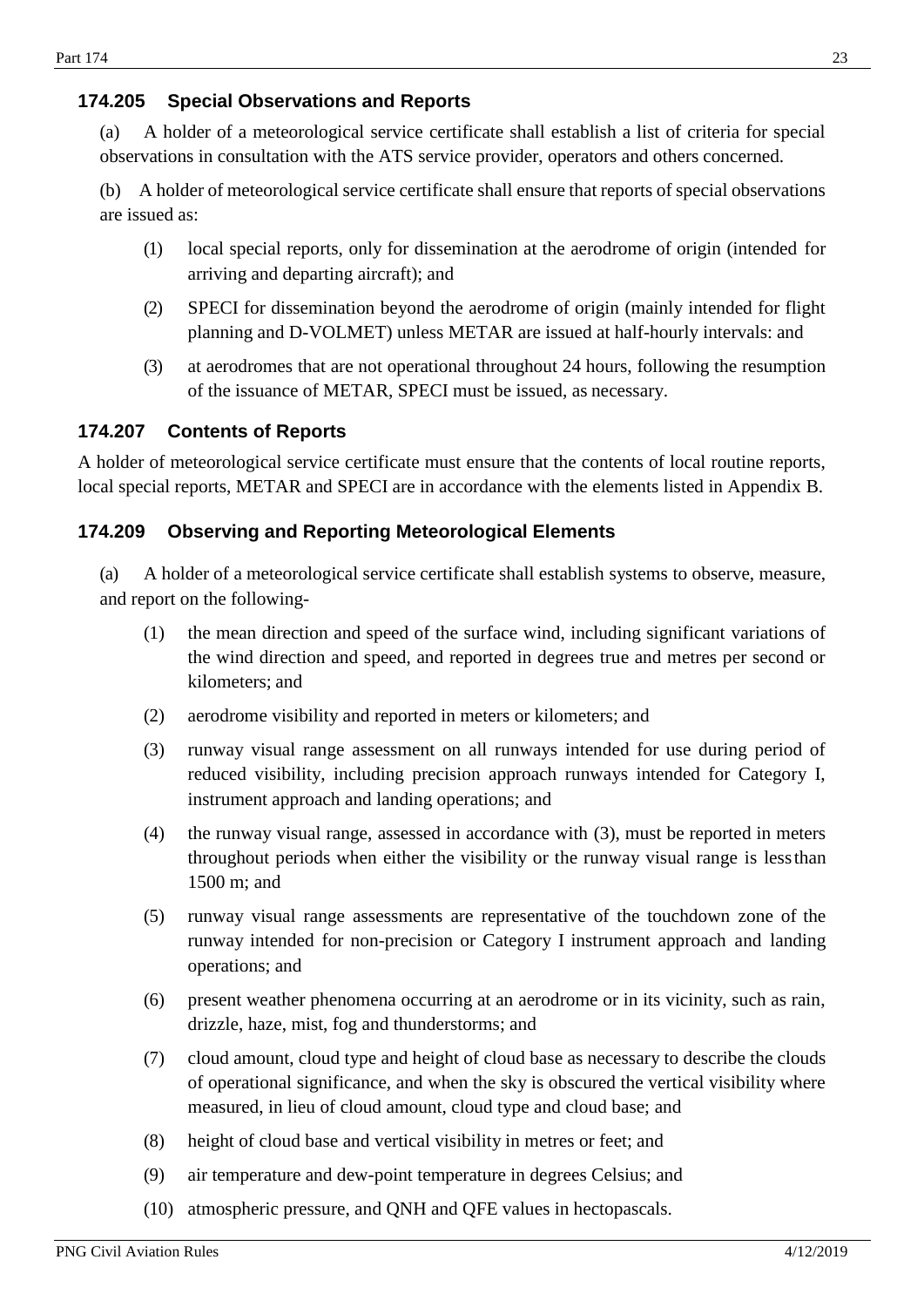(b) A holder of meteorological service certificate shall ensure that meteorological elements observed and reported in paragraphs (a)(1) to (a)(5) for local, routine and special reports, and METAR and SPECI, should be representative of touchdown and take-off zone of the runway

#### <span id="page-23-0"></span>**174.211 Dissemination of Meteorological Reports**

A holder of a meteorological service certificate shall establish procedures to ensure that dissemination of meteorological reports (METAR/SPECI) shall be transmitted in IWXXM GML form, in addition to the supplementary information in abbreviated plain language.

## <span id="page-23-1"></span>**174.213. Reporting Meteorological Information from Automatic Observing Systems**

(a) A holder of a meteorological service certificate shall ensure that METAR and SPECI from automatic observing systems must be used, to the maximum extent practicable, during the operational and non-operational hours of the aerodrome as determined by the certificate holderin consultation with the users.

(b) The certificate holder must ensure that –

- (1) METAR and SPECI from automatic observing systems must be identified with the Word ―AUTO.
- (2) the METAR and SPECI derived from automatic weather observing systems must be approved and acceptable to the Director.

#### <span id="page-23-2"></span>**174.215 Forecasts**

A holder of a meteorological service certificate shall ensure that the issue of a new forecast such as a routine aerodrome forecast shall cancel automatically any forecast of the same type previously issued for the same place and for the same period of validity or part thereof.

#### <span id="page-23-3"></span>**174.217 Aerodrome Forecasts**

(a) A holder of a meteorological service certificate shall ensure that aerodrome forecast are issued at a specified time not earlier than one hour prior to the beginning of its validity period and consist of a concise statement of the expected meteorological conditions at an aerodrome for a specified period.

(b) A holder of a meteorological service certificate shall ensure that an aerodrome forecasts and amendments are prepared and issued as TAF in accordance with this Part and must follow the order in Appendix B.2

(c) A holder of a meteorological service certificate must establish a system and procedures to ensure that TAF are continuouslybeing reviewed and, when necessary, issue amendments promptly with the changes to the forecast kept to a minimum, and cancelling TAF that cannot be kept under continuous review.

(d) A holder of a meteorological service certificate must establish procedures to ensure that not more than one TAF is valid at an aerodrome at any given time.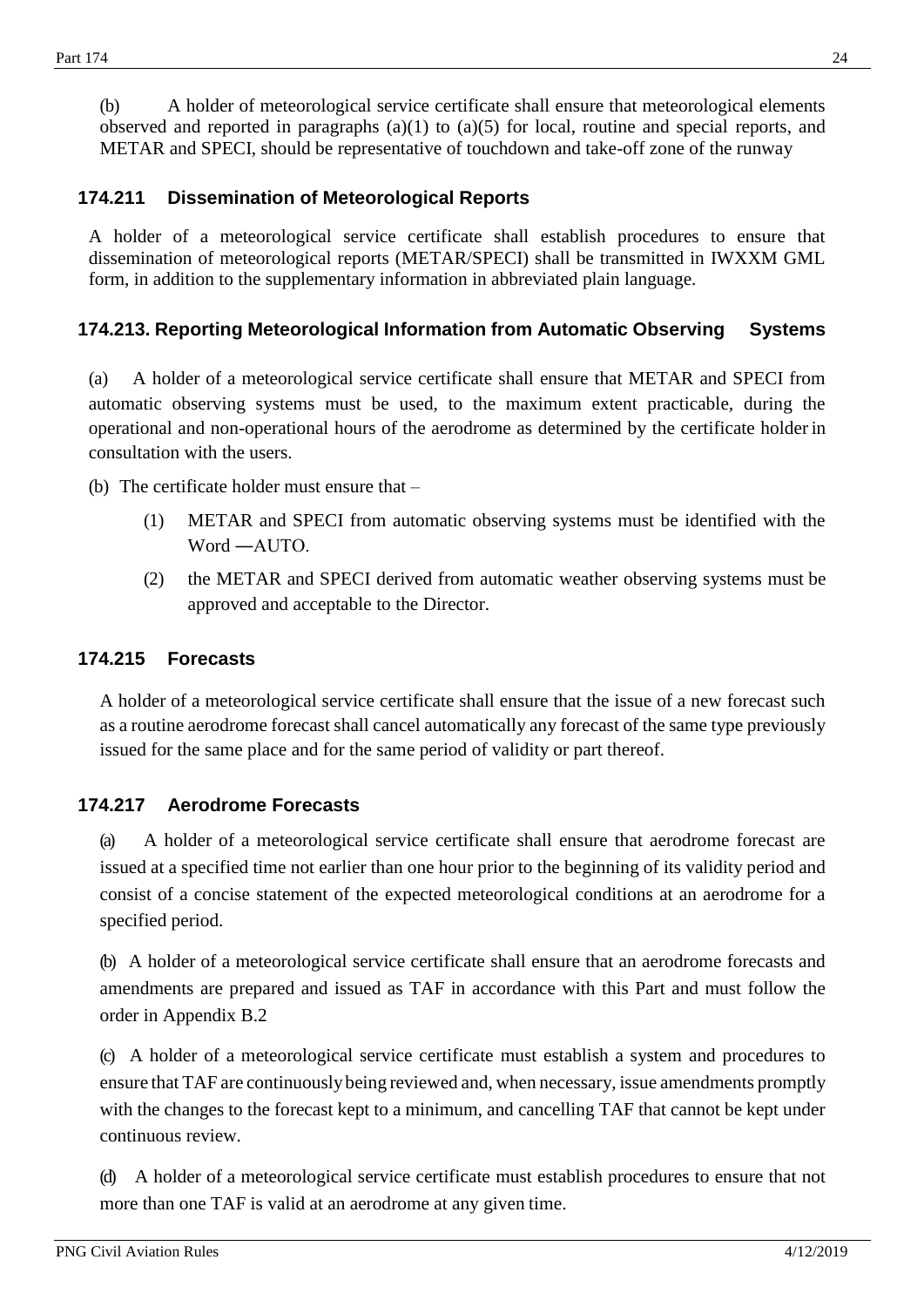## <span id="page-24-0"></span>**174.219 Landing Forecasts**

(a) A holder of a meteorological service certificate shall ensure that landing forecast are prepared as determined by regional air navigation agreement which are intended to meet the requirements of local users and of aircraft within about one hour's flying time from the aerodrome.

- (b) The preparation of a landing forecast
	- (1) shall be in the form of a trend forecast; and
	- (2) a trend forecast must consist of a concise statement of the expected significant changes in the meteorological conditions at that aerodrome to be appended to a local routine or local special report, or METAR or SPECI, and the period of validity of a trend forecast must be 2 hours from the time of the report which forms part of the landing forecast.

## <span id="page-24-1"></span>**174.221 Forecasts for Takeoff**

A holder of a meteorological service certificate shall ensure that a takeoff forecast is prepared in accordance with an agreement between the meteorological service provider and the operators concern.

## <span id="page-24-2"></span>**174.223 Area Forecasts for Low-Level Flights**

(a) A holder of a meteorological service certificate shall ensure that area forecast are prepared and issued for the following-

- (1) when the density of traffic operating below A100 (or up to A150 in mountainous areas, or higher, where necessary) warrants the routine issue and dissemination of area forecasts for such operations, with the frequency of issue, the form and period of validity of those forecasts and the criteria for amendments to it being determined by the certificate holder in consultation with the users; and
- (2) when the density of traffic operating below A100 warrants the issuance of AIRMET information in accordance with 174.303.

(b) A holder of a meteorological service certificate shall ensure that when abbreviated plain language is used, the forecast must be prepared as an area forecast to ensure the following are met

- (1) employing approved ICAO abbreviations and numerical values;
- (2) when chart form is used, the forecast must be prepared as a combination of forecasts of upper wind and upper-air temperature, and
- (3) SIGWX phenomena.

(c) A holder of a meteorological service certificate shall ensure that the area forecasts are issued  $\mathbf{to}$  -

- (1) cover the layer between the ground and A100 (or up to A150 in mountainous areas, or higher, where necessary); and
- (2) must contain information on en-route weather phenomena hazardous to low-level flights, in support of the issuance of AIRMET information, and
- (3) additional information required by low-level flights/

(d) A holder of a meteorological service certificate shall ensure that the area forecasts for lowlevel flights prepared in support of the issuance of AIRMET information are issued every 6 hours for a period of validity of 6 hours and transmitted to meteorological watch offices and/or aerodrome meteorological offices concerned not later than one hour prior to the beginning of their validity period.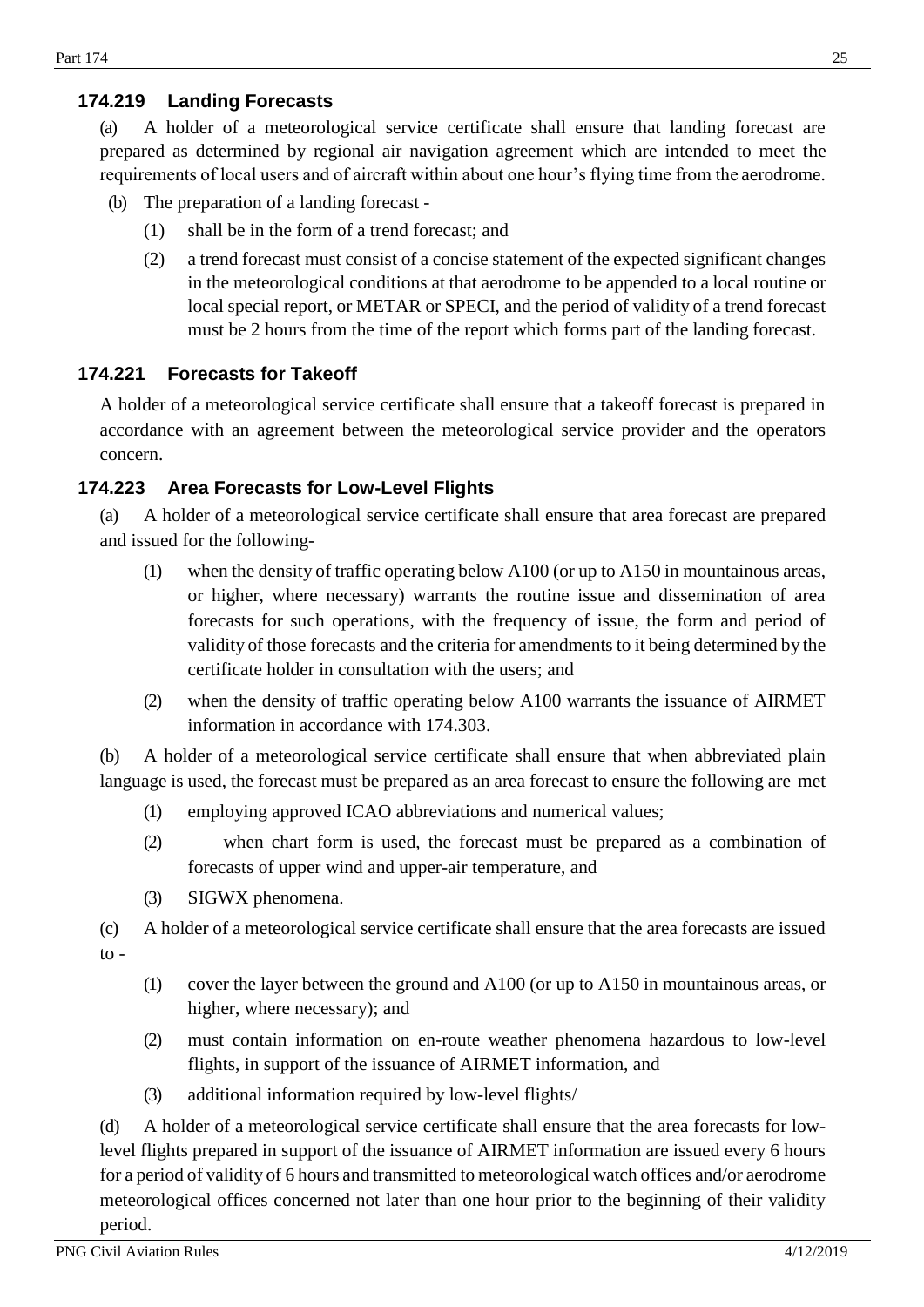# <span id="page-25-0"></span>**Subpart E— SIGMET, AIRMET and Space Weather information, aerodrome warnings and wind shear warnings and alerts**

#### <span id="page-25-1"></span>**174.301 SIGMET Information**

(a) A holder of a meteorological service certificate shall ensure that SIGMET information that are issued give a concise description in abbreviated plain language concerning the occurrence and/or expected occurrence of specified en-route weather phenomena, which may affect the safety of aircraft operations, and of the development of those phenomena in time and space.

The procedures shall ensure that –

- (1) SIGMET information are cancelled when the phenomena are no longer occurring or are no longer expected to occur in the area;
- (2) period of validity of a SIGMET message must be not more than 4 hours except that in special case of SIGMET messages for volcanic ash cloud and tropical cyclones, the period of validity shall be extended up to 6 hours;
- (3) SIGMET messages concerning volcanic ash cloud and tropical cyclones must be based on advisory information provided by VAACs and TCACs, respectively;
- (4) close coordination is maintained between meteorological watch office and the associated area control center/flight information center to ensure that information on volcanic ash included in SIGMET and NOTAM messages is consistent;
- (5) SIGMET messages must be issued not more than 4 hours before the commencement of the period of validity, except that in special case of SIGMET messages forvolcanic ash cloud and tropical cyclones, these messages must be issued as soon as practicable but not more than 12 hours before the commencement of the period of validity; and
- (6) SIGMET messages for volcanic ash and tropical cyclones must be updated at least every 6 hours.

## <span id="page-25-2"></span>**174.303 AIRMET Information**

(a) A holder of a meteorological service certificate shall ensure that ARMET information are issued in accordance with regional air navigation agreement, taking into account the density of air traffic operating below A100.

(b) The AIRMET information issued by the meteorological service provider must give a concise description in abbreviated plain language concerning the following -

- (1) occurrence and/or expected occurrence of specified en-route weather phenomena, which have not been included in area forecast for low-level flights issued in accordance with 174.233; and
- (2) which may affect the safety of low-level flights, and of the development of those phenomena in time and space.
- (c) A holder of a meteorological service certificate shall ensure that
	- (1) AIRMET information are cancelled when the phenomena are no longer occurring or are no longer expected to occur in the area; and
	- (2) the period of validity of an AIRMET message is not more than 4 hours.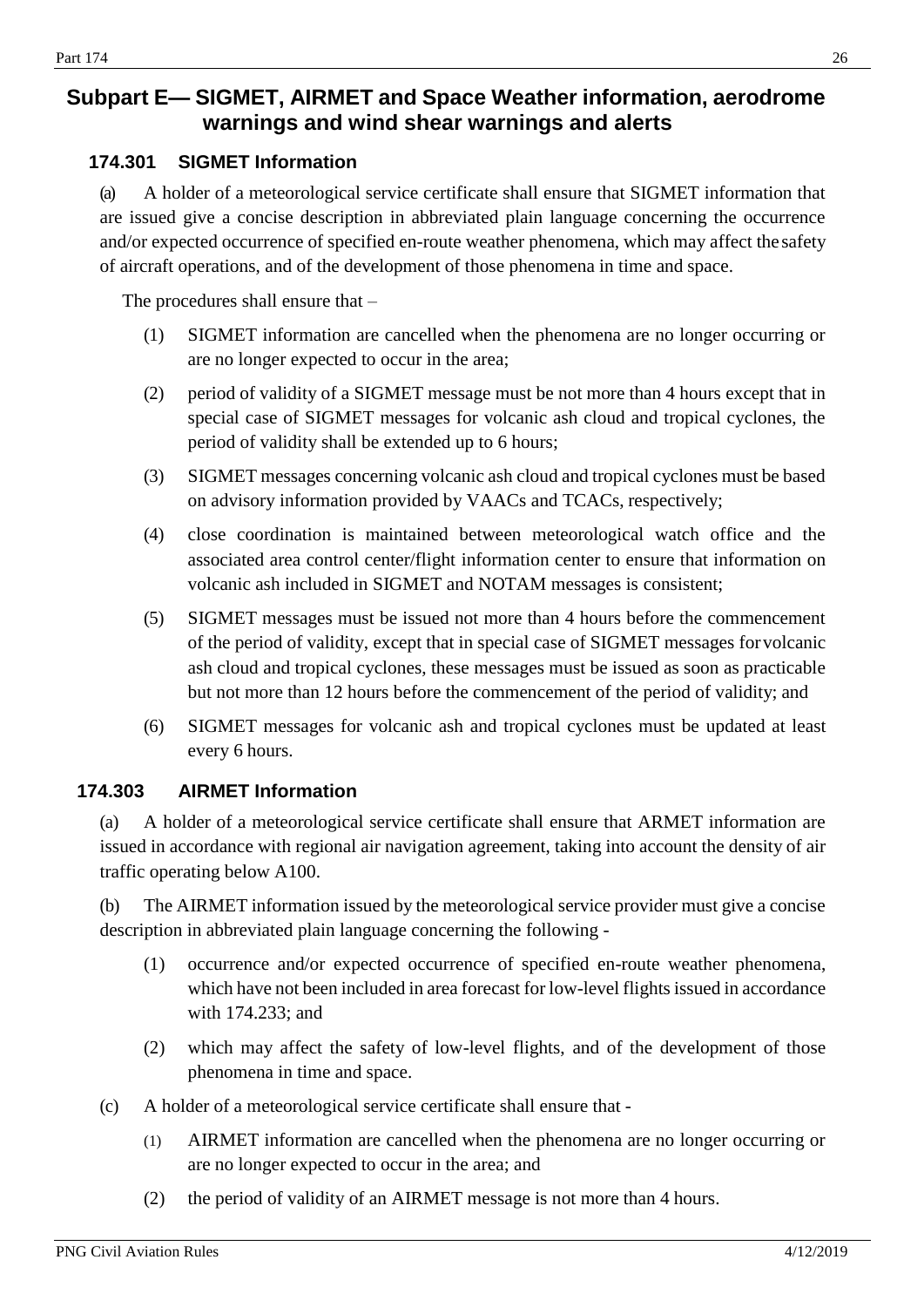## <span id="page-26-0"></span>**174.305 Space Weather Information**

(a) A holder of a meteorological service certificate shall ensure that Space Weather information must be issued by meteorological watch office and must give a concise description in abbreviated plain language concerning the occurrence and/or expected occurrence of space weather phenomena, which may affect the safety of aircraft operations;

- (b) A holder of a meteorological service certificate shall ensure that
	- (1) Space Weather information must be cancelled when the phenomena are no longer occurring or are no longer expected to occur in the area;
	- (2) period of validity of a Space Weather message must be not more than 6 hours or as specified by Space Weather Advisory Center (SWAC); and
	- (3) Space Weather message must be based on advisory information provided by SWAC.

## <span id="page-26-1"></span>**174.307 Aerodrome Warnings**

A holder of a meteorological service certificate shall ensure that aerodrome warnings must be issued by the aerodrome meteorological office and must give concise information of meteorological conditions which could adversely affect aircraft on the ground, including parked aircraft, and the aerodrome facilities and services.

## <span id="page-26-2"></span>**174.309 Wind Shear Warnings and Alerts**

(a) A holder of a meteorological service certificate shall ensure that wind shear warnings must be prepared by the aerodrome meteorological office for aerodromes where wind shear is considered a factor, in accordance with local arrangements with the ATS unit and operators concerned.

(b) The wind shear warnings must give concise information on the observed or expected existence of wind shear which could adversely affect aircraft on the approach path or takeoff path or during circling approach between runway level and 500 m (1 600 ft) above that level and aircraft on the runway during the landing roll or takeoff run.

(c) A holder of a meteorological service certificate shall ensure that where local topography has been shown to produce significant wind shears at heights in excess of 500 m (1 600 ft) above runway level, then 500 m (1 600 ft) must not be considered restrictive.

# <span id="page-26-3"></span>**Subpart F — Aeronautical Climatological Information**

#### <span id="page-26-4"></span>**174.401 General**

A holder of a meteorological service certificate shall ensure that aeronautical climatological information required for the planning of flight operations are prepared in the form of aerodrome climatological tables and aerodrome climatological summaries, and supplied to aeronautical users as agreed between the certificate holder and the user concerned;

## <span id="page-26-5"></span>**174.403 Meteorological Observational Data**

A holder of a meteorological service certificate shall ensure that on request and to the extent practicable, make available to operators and to others concerned with the application of meteorology for air navigation, meteorological observational data required for research, investigation or operational analysis.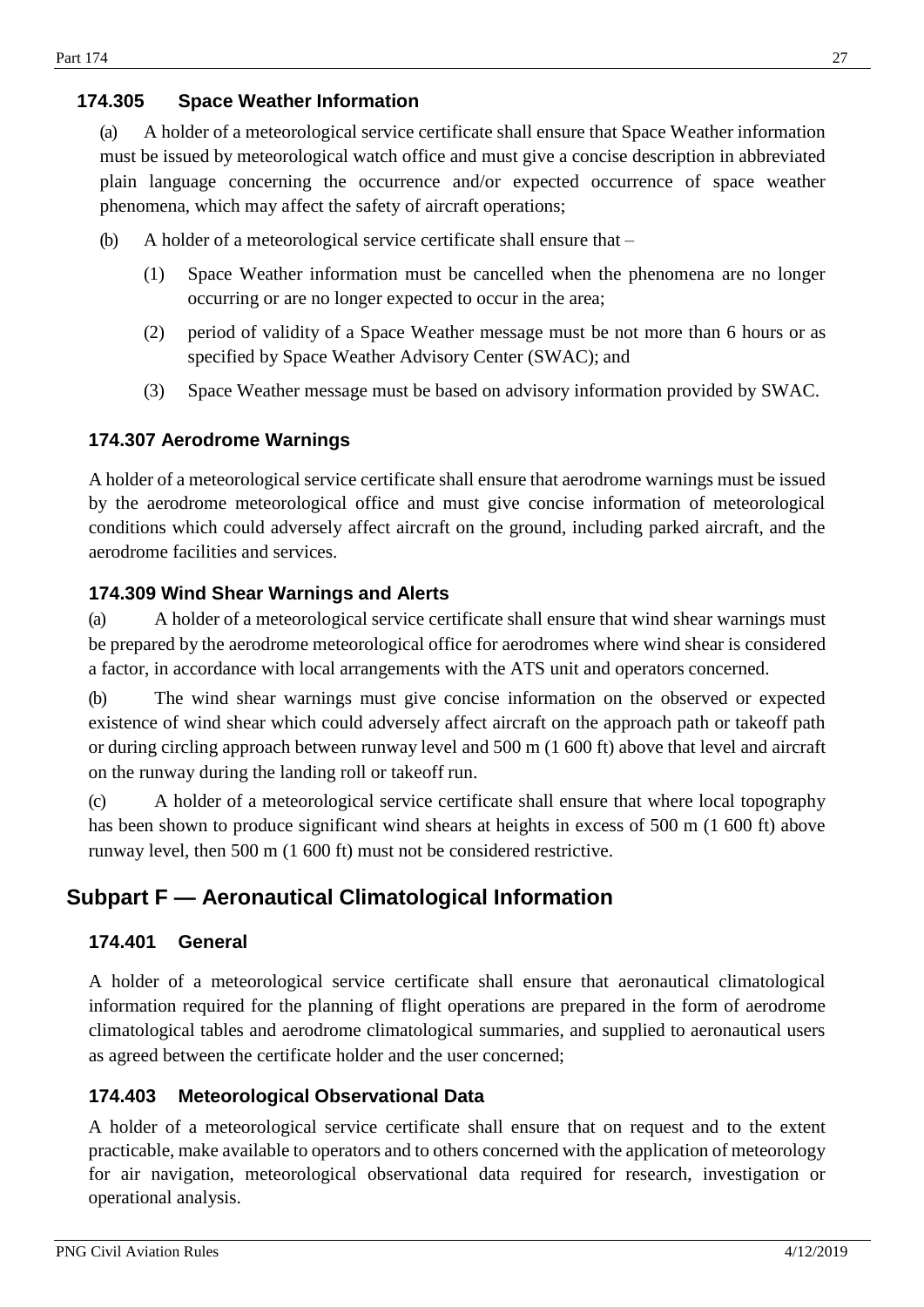# <span id="page-27-0"></span>**Appendix A – Meteorological Information to operations and flight crew members**

#### <span id="page-27-1"></span>**A.1 Meteorological information in respect of time, altitude and geographical extent**

A.1.1 The meteorological information supplied to operators and flight crewmembers must cover the flight in respect of time, altitude and geographical extent. Accordingly, the information must relate to appropriate fixed times, or periods of time, and must extend to the aerodrome of intended landing, also covering the meteorological conditions expected between the aerodrome of intended landing and alternate aerodromes designated by the operator;

A.1.2 The meteorological information supplied to operators and flight crewmembers must be up to date and include the following information, as agreed between the meteorological service provider and the operator concerned:

- (a) forecasts of:
	- (i) upper wind and upper-air temperature;
	- (ii) upper-air humidity;
	- (iii) geopotential altitude of flight levels;
	- (iv) flight level and temperature of tropopause;
	- (v) direction, speed and flight level of maximum wind;
	- (vi) SIGWX phenomena; and
	- (vii) Cumulonimbus clouds, icing and turbulence;
- (b) METAR or SPECI (including trend forecasts as issued in accordance with regional air navigation agreement) for the aerodromes of departure and intended landing, and for takeoff, en-route and destination alternate aerodromes;
- (c) TAF or amended TAF for the aerodromes of departure and intended landing, and for takeoff, en-route and destination alternate aerodromes;
- (d) forecasts for takeoff;
- (e) SIGMET information and appropriate special air-reports relevant to the whole route;
- (f) volcanic ash and tropical cyclone advisory information relevant to the whole route;
- (g) area forecast and/or area forecasts for low-level flights in chart form prepared in support of the issuance of AIRMET information, and AIRMET information for low- level flights relevant to the whole route;
- (h) aerodrome warnings for the local aerodrome;
- (i) meteorological satellite images;
- (j) ground-based weather radar information; and
- (k) space weather advisory information relevant to the whole route;

A.1.3 - The forecasts listed under paragraph A.1.2 (a) must be generated from the digital forecasts provided by the WAFCs whenever these forecasts cover the intended flight path in respect of time, altitude and geographical extent, unless otherwise agreed between the authorised meteorological service provider and the operator concerned;

A.1.4 - When forecasts are identified as being originated by the WAFCs, no modifications must be made to their meteorological content;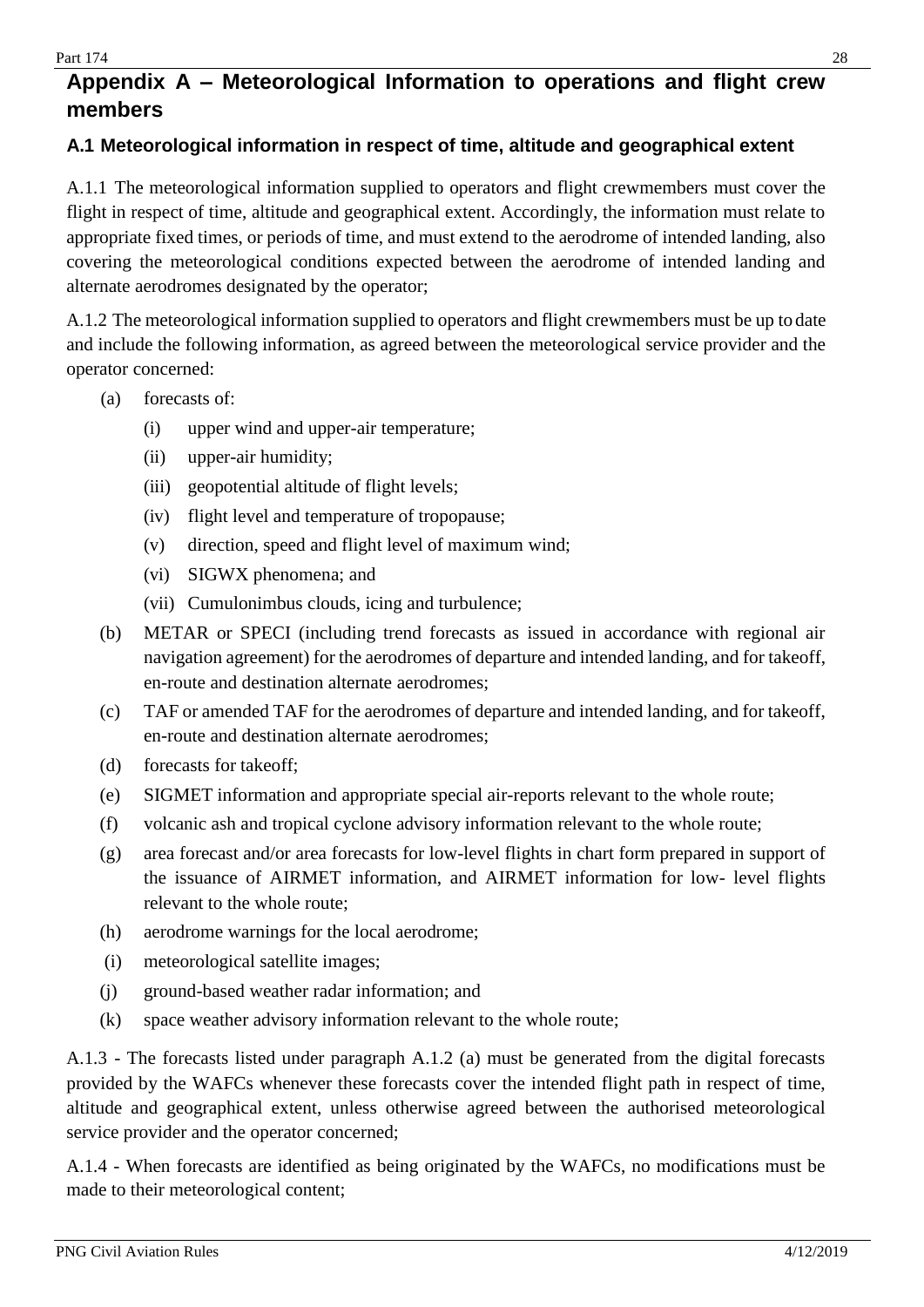$Part 174$  29

A.1.5 Charts generated from the digital forecasts provided by the WAFCs must be made available, as required by operators, for fixed areas of coverage as shown in Appendix 8 of Annex 3;

A.1.6 When forecasts of upper wind and upper-air temperature listed under paragraph A.1.2(a) are supplied in chart form, they must be fixed time prognostic charts for flight levels as specified in Appendix 2 of Annex 3. When forecasts of SIGWX phenomena listed under paragraph A.1.2(a) are supplied in chart form, they must be fixed time prognostic charts for an atmospheric layer limited by flight levels as specified in Appendix 2 of Annex 3;

A.1.7 The forecasts of upper wind and upper-air temperature and of SIGWX phenomena above flight level 100 requested for pre-flight planning and in-flight re-planning by the operator must be supplied as soon as they become available, but not later than 3 hours before departure. Other meteorological information requested for preflight planning and in-flight re-planning by the operator must be supplied as soon as is practicable;

A.1.8 When necessary, the meteorological service provider must initiate coordinating action with the meteorological authorities of other States with a view to obtaining from them the reports and/or forecasts required for the operators and flight crewmembers; and

A.1.9 That meteorological information must be supplied to operators and flight crewmembers at the location to be determined by the meteorological service provider after consultation with the operators and at the time to be agreed upon between the aerodrome meteorological office and the operator concerned. The service for pre-flight planning must be confined to flights originating within the Port Moresby Flight Information Region. At an aerodrome without an aerodrome meteorological office, arrangements for the supply of meteorological information must be as agreed upon between the authorised meteorological service provider and the operator concerned.

## <span id="page-28-0"></span>**A.2 Briefing and Consultation**

A.2.1 Ensure that briefing and/or consultation must be provided, on request, to flight crewmembers and/or other flight operations personnel. The purpose for briefing and or consultation must be to supply the latest available information on existing and expected meteorological conditions along the route to be flown, at the aerodrome of intended landing and alternate aerodromes.

A.2.2 Meteorological information used for briefing, consultation and display must include any or all of the information listed under paragraphA.1.2.

A.2.3 If the aerodrome meteorological office expresses an opinion on the development of the meteorological conditions at an aerodrome, which differs considerably from the aerodrome forecast included in the flight documentation, the attention of flight crewmembers must be drawn to the divergence. The portion of the briefing dealing with the divergence must be recorded at the time of briefing and this record must be made available to the operator.

A.2.4 The required briefing, consultation, display and/or flight documentation must be provided bythe aerodrome meteorological office associated with the aerodrome of departure. At an aerodrome where these services are not available, arrangements to meet the requirements of flight crewmembers must be as agreed upon between the meteorological service provider and the operator concerned. In exceptional circumstances, such as an undue delay, the aerodrome meteorological office associated with the aerodrome must provide or, if that is not practicable, arrange for the provision of a new briefing, consultation and/or flight documentation as necessary.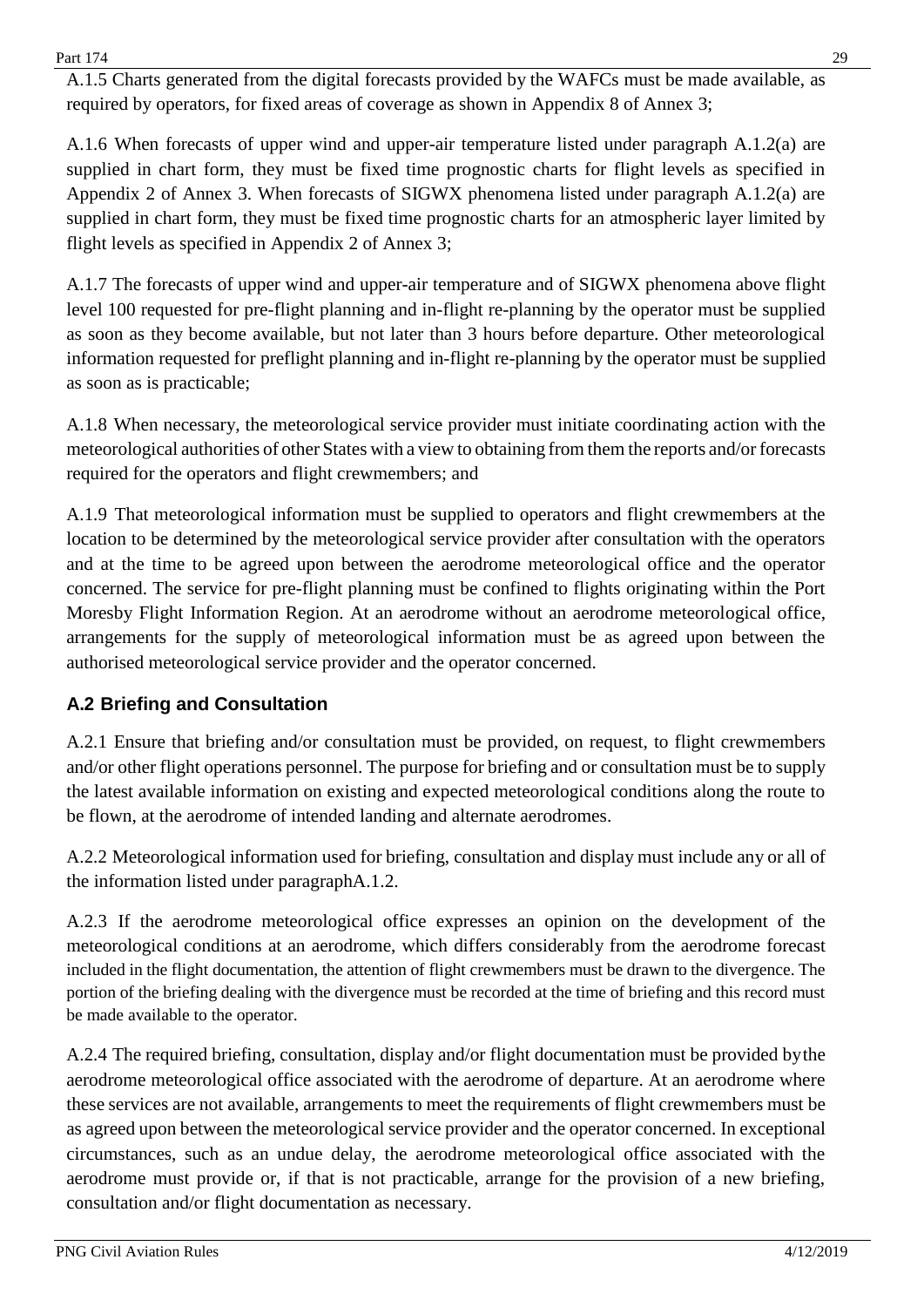## <span id="page-29-0"></span>**A.3 – Flight Documentation**

A.3.1 Ensure that flight documentation to be made available must comprise information listed under paragraph A.1.2. However, when agreed between the meteorological service provider and operator concerned, flight documentation for flights of two hours' duration or less, after a short stop or turnaround, must be limited to the information operationally needed, but in all cases the flight documentation must at least comprise information in paragraph A.1.2.

A.3.2 Whenever it becomes apparent that the meteorological information to be included in the flight documentation will differ materially from that made available for pre-flight planning and in-flight replanning, the operator must be advised immediately and, if practicable, be supplied with the revised information as agreed between the operator and the aerodrome meteorological office concerned;

A.3.3 Where the meteorological service provider uses automated pre-flight information systems to supply and display meteorological information to operators and flight crewmembers for self-briefing, flight planning and flight documentation purposes; and

A.3.4 Where automated pre-flight information systems are used to provide for a harmonized, common point of access to meteorological information and aeronautical information services information by operators, flight crew members and other aeronautical personnel concerned, the meteorological service provider must remain responsible for the quality control and quality management of meteorological information provided by means of such systems.

## <span id="page-29-1"></span>**A.4 - Meteorological information for use by aircraft in flight.**

A.4.1 Ensure that meteorological information to be used by aircraft in flight must be supplied by an aerodrome meteorological office or meteorological watch office to its associated air traffic services unit and through D-VOLMET as determined by regional air navigation agreement. Meteorological information for planning by the operator for aircraft in flight must be supplied on request, as agreed between the authorised meteorological service provider and the operator concerned.

A.4.2 Meteorological information for use by aircraft in flight must be supplied to air traffic services units in accordance with the requirements of rule 174.67; and

A.4.3 Meteorological information must be supplied through D-VOLMET in accordance with the requirements of rule 174.55.

# <span id="page-29-2"></span>**Appendix B – Contents of Meteorological Reports and Forecasts**

## <span id="page-29-3"></span>**B.1 Contents of Meteorological Reports**

B.1.1 Local routine reports, local special reports, METAR and SPECI shall contain the following elements in the order indicated:

- (1) identification of the type of report;
- (2) location indicator;
- (3) time of the observation;
- (4) identification of an automated or missing report, when applicable;
- (5) surface wind direction and speed;
- (6) visibility;
- (7) runway visual range, when applicable;
- (8) present weather;